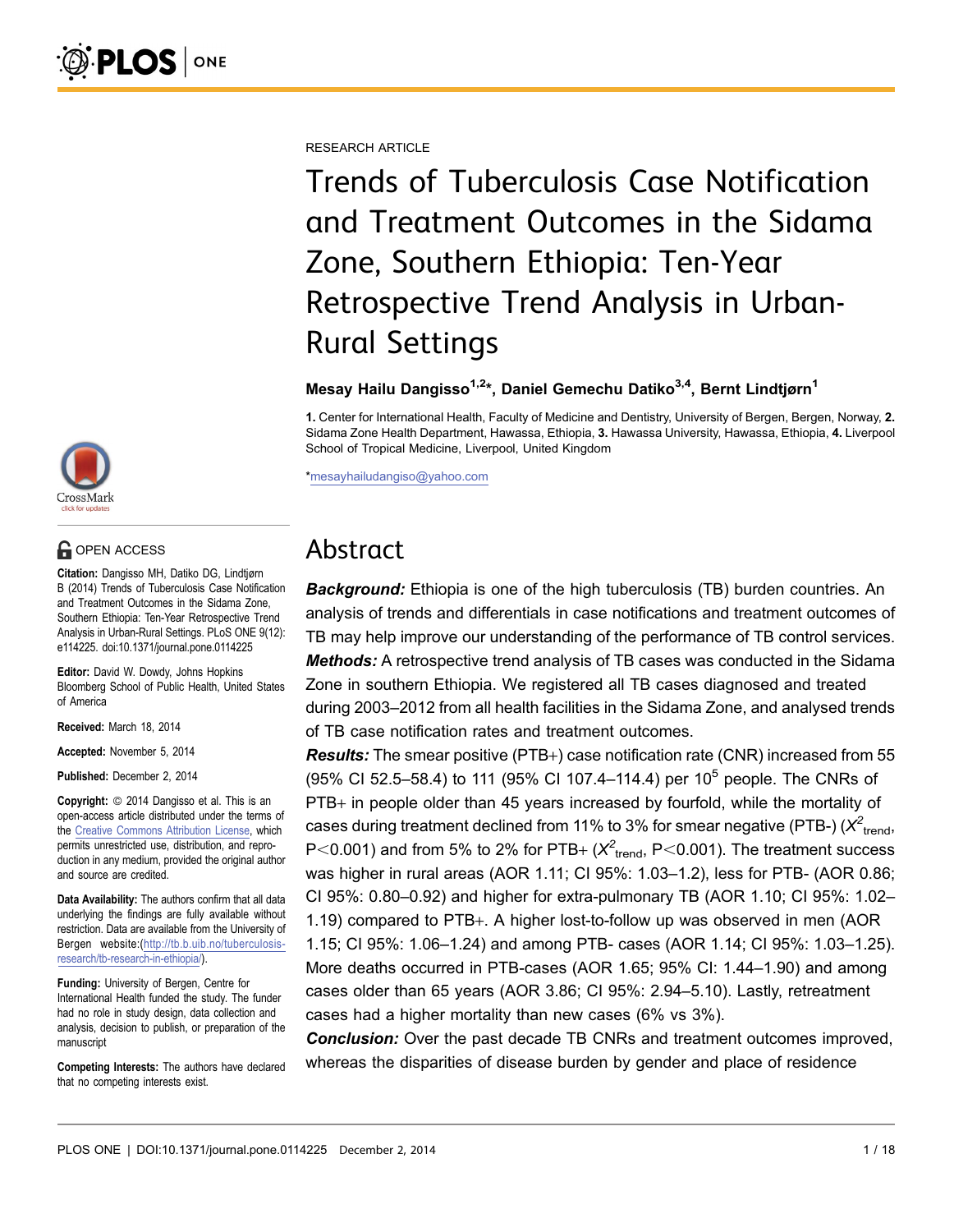reduced and mortality declined. Strategies should be devised to address higher risk groups for poor treatment outcomes.

### Introduction

Tuberculosis (TB) is a major public health problem in the world that affects approximately nine million people, causing deaths in approximately 1.3 million [\[1\], with most of the cases and deaths being in sub-Saharan Africa. TB prevention](#page-15-0) [and control relies on the Directly Observed Treatment, Short-term \(DOTS\)](#page-15-0) [strategy, which focuses on case notification and successful treatment as a measure](#page-15-0) [of its performance \[1\]. TB differentially affects different segments of the](#page-15-0) [community. Some studies report a higher male to female ratio in TB case](#page-15-0) [notification and lower case fatality rates in men \[2–5\]. Access to treatment, poor](#page-15-0) socioeconomic status  $[6, 7]$ , health service access and use, delays in seeking care [and diagnosis \[8\] and poor knowledge about the disease \[9\] all contribute to](#page-15-0) [discrepancies in case notifications. A change in the occurrence of the disease by](#page-15-0) [age structure, reducing the proportion of the disease by gender and urban-rural](#page-15-0) [settings and trends of treatment results are important indicators to assess the](#page-15-0) [effectiveness of TB control programmes \[1,](#page-15-0) [10,](#page-15-0) [11\].](#page-15-0)

Ethiopia is one of the high TB burden countries due to the related sickness and death [\[1,](#page-15-0) [12\] undergoing an accelerated decentralization of DOTS, which](#page-15-0) [improved case notification rate and treatment outcomes \[13,](#page-15-0) [14\]. Unfortunately,](#page-15-0) [the case detection rate of smear-positive TB \(PTB](#page-15-0)+) using passive finding which [misses the less advantaged in the community \[15\], is below the global target of](#page-15-0) [70% \[1,](#page-15-0) [13\]. In such settings, an active case finding \(ACF\) could be useful to](#page-15-0) [improve early case finding and treatment at a reasonable cost in resource](#page-15-0)[constrained settings \[15–18\]. TB case detection and treatment results vary](#page-15-0) [between different regions of Ethiopia \[13\], which could be influenced by reports](#page-15-0) [based on basic management units \(BMU\) regardless of their place of residence. In](#page-15-0) [real life, people seek diagnosis and treatment wherever the services are accessible,](#page-15-0) [available and preferred. BMU-based data aggregation includes cases from different](#page-15-0) [administrative areas, and not only from the institutional catchment population.](#page-15-0) [This may result in both an over- and underestimation of CNR to the true](#page-15-0) [population and treatment outcomes for the defined administrative areas.](#page-15-0)

An analysis of trends and differentials in case notifications and treatment outcomes by place of residence, gender and age distribution may help improve our understanding of the performance of DOTS services and true CNR. Previous reports have focused on trends in TB case detection and treatment outcome by socio-demographic factors and treatment sites [\[14,](#page-15-0) [19,](#page-15-0) [20\]. Nevertheless, these](#page-15-0) [studies lack a further analysis based on the true address of cases, which could](#page-15-0) [provide useful evidence for disease control programs for informed decision](#page-15-0) [making. Therefore, the objective of this study is to assess the trends of TB case](#page-15-0)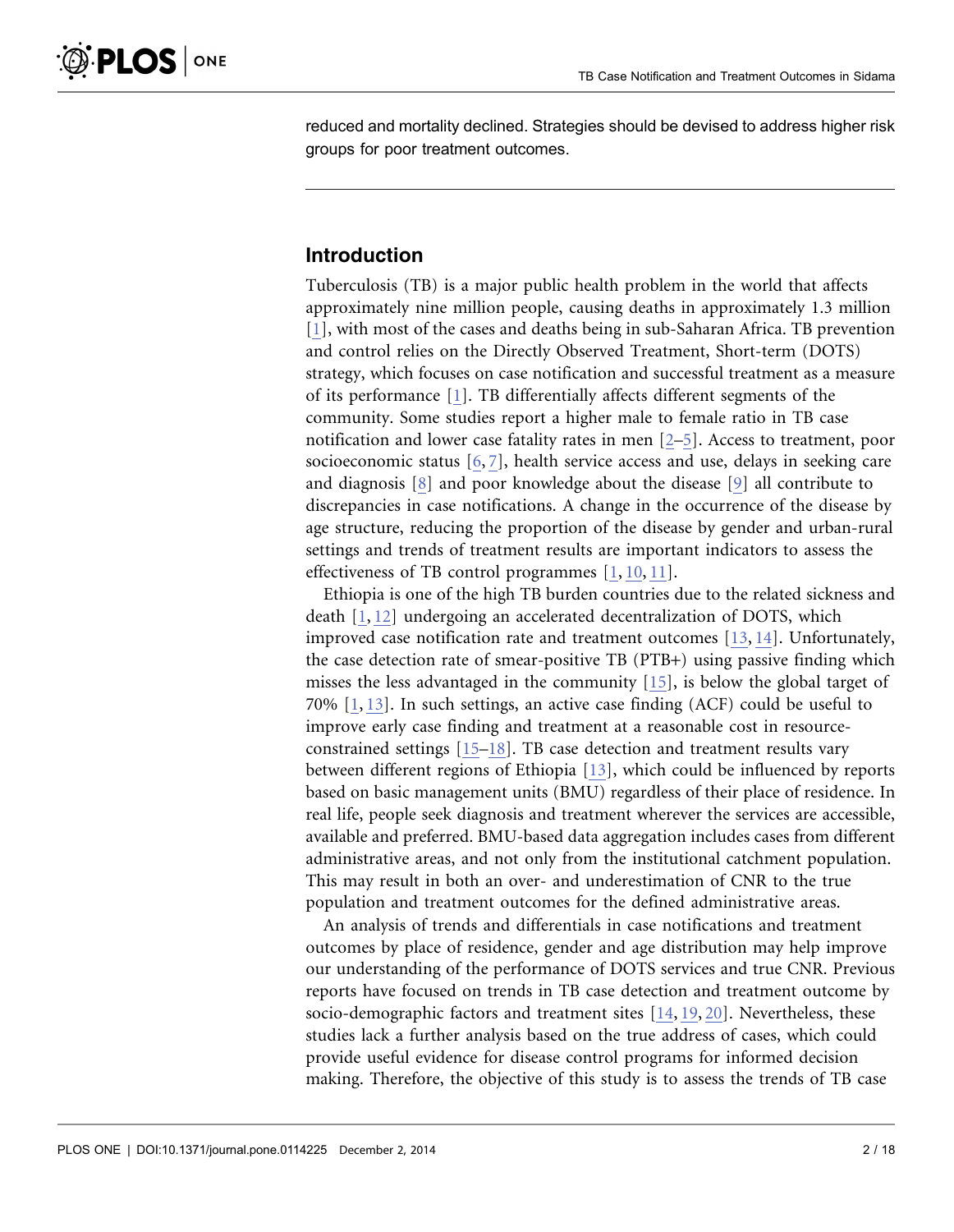[notification and treatment outcome based on the patient's address over a period](#page-15-0) [of 10 years in the Sidama Zone in southern Ethiopia.](#page-15-0)

### Methods

#### Study Area and Setting

This study was conducted in the Sidama Zone (the study area) in southern Ethiopia, which is one of the most densely populated areas in Ethiopia, with a population of over 3.4 million [\[21,](#page-15-0) [22\]. Ninety-two percent of the population lives](#page-15-0) [in rural areas, and agriculture is the major livelihood of the community.](#page-15-0) [Administratively, the Sidama Zone is divided into 19 woredas \(districts\) and two](#page-15-0) [towns. Additionally, there are 524 rural and 39 urban kebeles \(the lowest](#page-15-0) [administrative units for approximately 5,000 people or 1,000 households on](#page-15-0) [average\).](#page-15-0)

In recent years, there has been a substantial expansion of primary health-care services in the Zone, mostly in relation to public institutions. The public sector runs two hospitals, 102 health centers, seven non-governmental organization (NGO) clinics and 519 health posts, though private facilities were not engaged in TB care during the study period. In 2003, Ethiopia launched the health extension program, a community-based initiative to improve access to basic primary healthcare services including TB, primarily focusing on households [\[23\]. Each health](#page-15-0) [post is staffed by two female health extension workers \(HEWs\) from the local](#page-15-0) [communities, who have been trained for one year, receive salaries from the](#page-15-0) [government and provide promotive, preventive and basic curative health services.](#page-15-0)

DOTS is decentralized and the DOTS providing health facilities in the study area increased from 65 in 2003 to 114 in 2012. TB and HIV collaborative activities such as HIV screening and treatment have also been carried out, and 95% of districts in the study area had at least one ART center in 2012. Health facilities (health-care services) that provide anti-retroviral treatment increased from one in 2003 to 20 in 2012 [\[24\]. Moreover, in October 2011, the zonal health department](#page-16-0) [started a community-based intervention focusing on active case finding \[15\] to](#page-15-0) [help improve TB case finding and treatment results.](#page-15-0)

### TB Diagnosis and Treatment

We used the National TB control guidelines of Ethiopia for the diagnosis and treatment of TB cases, for case definition and treatment outcomes [\[25\]. Health](#page-16-0) [posts render health education, identify suspects, refer patients to health centers](#page-16-0) [and support treatment through HEWs. Health centers conduct sputum](#page-16-0) [microscopy, treatment and the referral of smear-negative and extra pulmonary](#page-16-0) [cases to hospitals for further management, while hospitals provide diagnosis,](#page-16-0) [treatment and in patient care services \[23,](#page-15-0) [25\].](#page-15-0)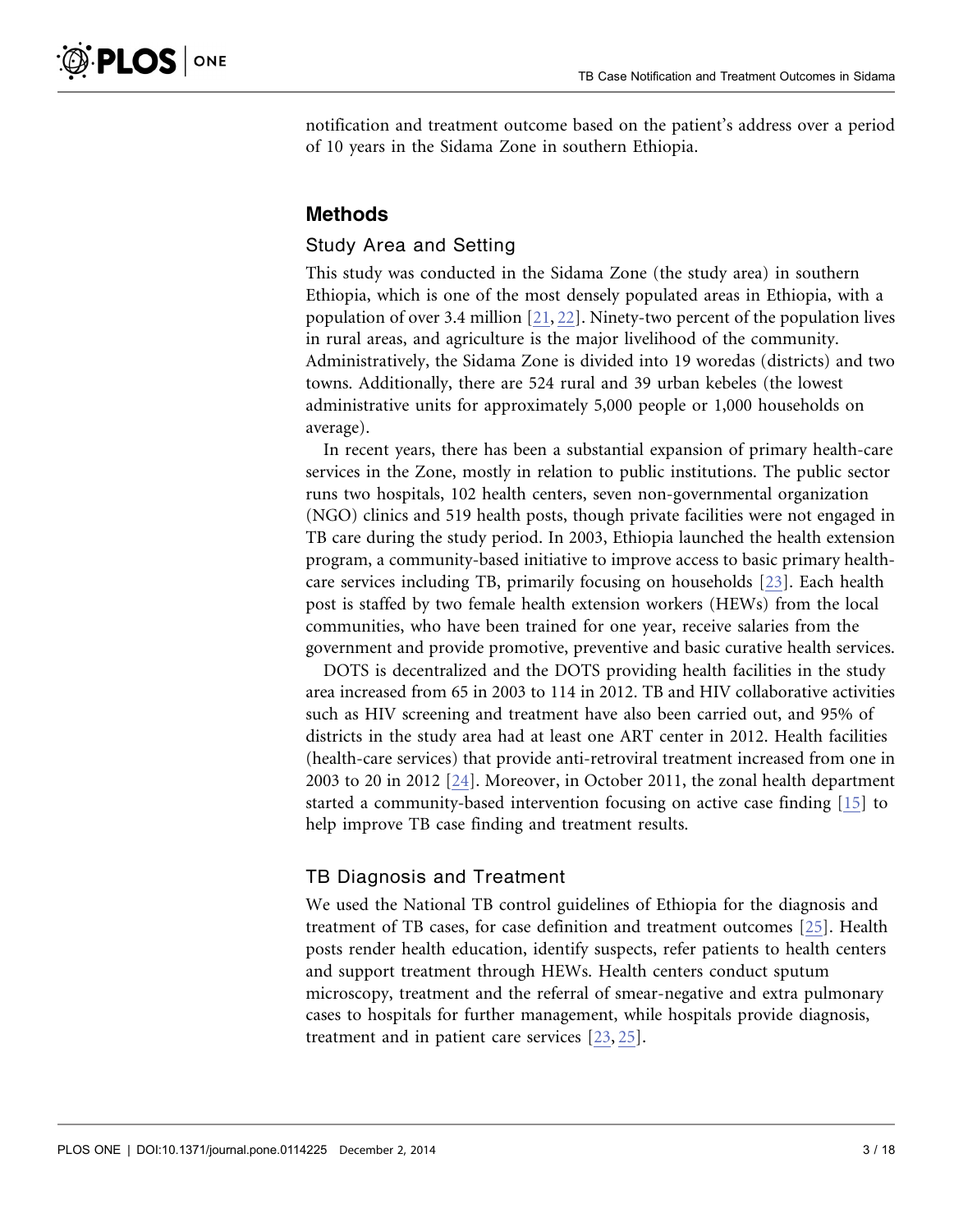#### Case Definition

Smear-positive pulmonary TB (PTB+) is diagnosed with at least two positive initial sputum smears for Acid Fast Bacilli (AFB) by direct microscopy, or one positive smear for AFB by direct microscopy and culture positive or one positive smear for AFB by direct microscopy and radiographic abnormalities consistent with active TB as determined by a clinician. The laboratory keeps all positive and negative slides for external quality assurance. Quality assurance is performed regularly at the regional laboratory, and feedback is given to a reporting health facility. A previous study reported a high specificity and good agreement of sputum microscopy between peripheral and reference laboratories [\[26\].](#page-16-0)

Smear-negative TB (PTB-) is diagnosed when the patient is presented with symptoms suggestive of TB, has at least three initial smear examinations negative for AFB, no response to antibiotics, repeat smear-negative and radiological abnormalities consistent with pulmonary TB, as well as a clinician's decision.

Extra pulmonary TB (EPTB) is diagnosed by one culture-positive specimen from an extra pulmonary site or histo-pathological evidence from a biopsy, which is based on strong clinical evidence consistent with active EPTB by a clinician's decision. However, most health facilities diagnose the disease based on a clinician's decision because there are inadequate laboratory facilities for sputum culture or histopathology.

A short course treatment regimen is given for two phases with first line fixed combination therapy [\[25\]. The intensive phase treatment lasts for two months](#page-16-0) [with Ethambutol \(E\), Isoniazid \(H\), Rifampicin \(R\) and Pyrazinamide \(Z\)](#page-16-0) [followed by a continuous six-month phase with Ethambutol and Isoniazid. Since](#page-16-0) [2011, the continuation phase has lasted for four months, and uses Isoniazid and](#page-16-0) [Rifampicin.](#page-16-0)

### Data Collection

The study was conducted from August 2012 to February 2013, and data were collected from all health facilities providing DOTS services from 2003 to 2012. We collected TB unit registers from all health facilities in the districts in the year of treatment.

The variables included were: address of the patient, name of the health facility, age, sex, smear result, TB category, TB classification, intensive phase drug, year of treatment, date of treatment started, last date of treatment and treatment outcome. The treatment results included: treatment completed, cured, defaulted (lost-to-follow up), died, transferred out and unknown [\[1,](#page-15-0) [25\]. The address of](#page-15-0) [patients consisted of the actual district and kebele of the patient at the time of](#page-15-0) [diagnosis, and we obtained the code for each district and kebele from the Central](#page-15-0) [Statistical Agency \(CSA\) of Ethiopia, and linked them to each case in the TB](#page-15-0) [registers.](#page-15-0)

The data were entered using Microsoft Access by university graduates with experience in data management. They were trained for four days with regard to the formats, variables of interest and data collection, including practical sessions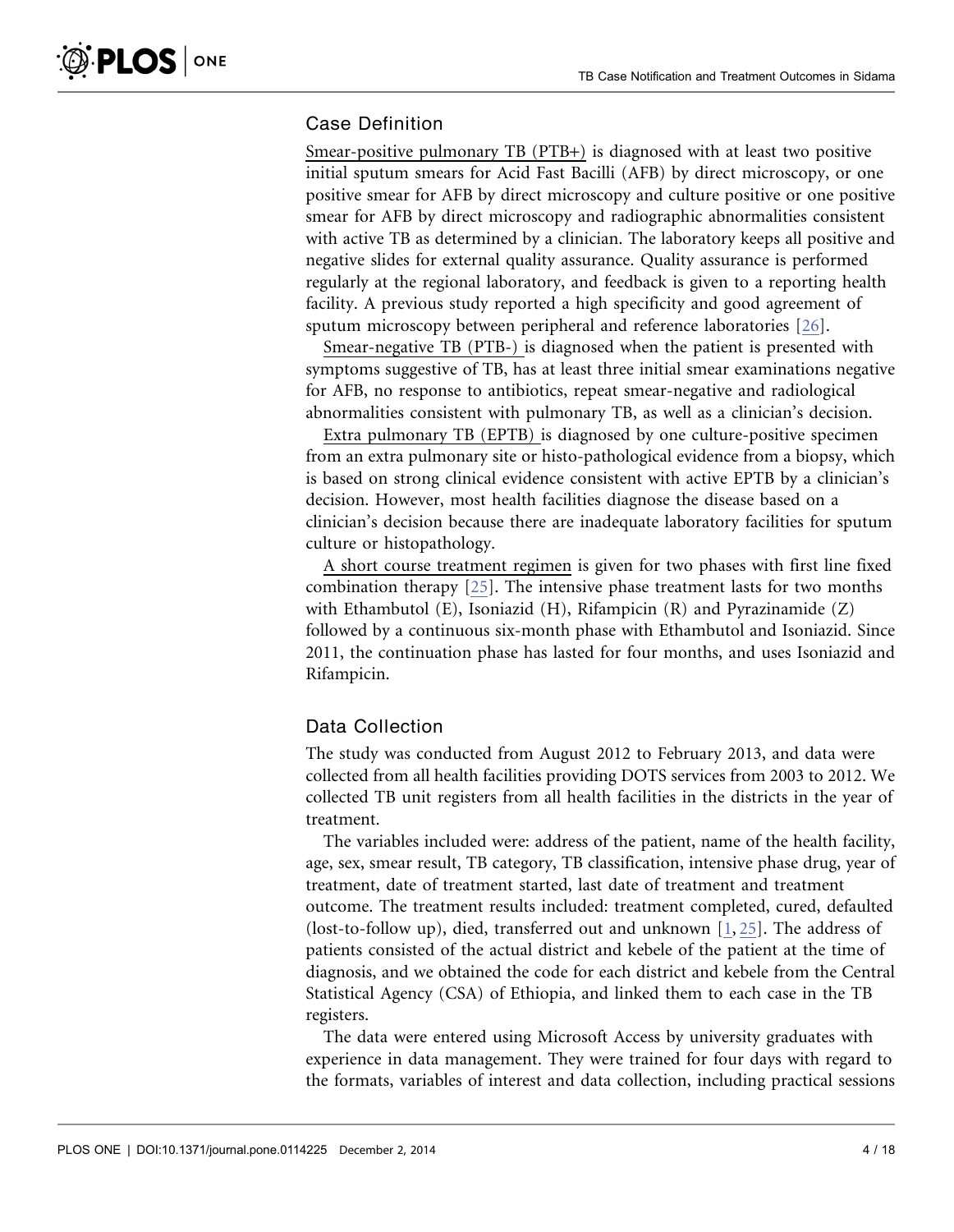by the principal investigator (PI) and experts from the Sidama Zone Department of Health. Data were double-entered and cross-checked by the PI and experts from the Zone for the number of cases by year, facilities and districts, in addition to the correctness and consistency of the information.

We supervised the data entry for completeness and consistency on a regular basis. In the study area, TB cases are reported by the BMU, irrespective of the patient address. The BMUs are health facilities or institutions that compile and report TB cases registered for treatment to higher administrative levels. Thus, patients coming from neighboring districts or regions are reported as the cases from the reporting BMU, which forms the basis for the computation of the case notification and treatment outcomes. We linked the data from cases registered in districts where the health facility is located, though from neighboring- or other districts within the study area to their actual districts and kebeles, using CSA codes to identify the under- or over reporting of case notifications [\(Table 1\). We](#page-5-0) [also visited neighboring health facilities located outside the study area, checked for](#page-5-0) [cases from the study area that were diagnosed and treated at health facilities in the](#page-5-0) [neighboring areas and included them in the study if they were from the study area.](#page-5-0) [Cases from neighboring region or zones diagnosed and treated in the study area](#page-5-0) [were excluded from analysis, while transferred out- and transferred in cases were](#page-5-0) [checked and correctly linked to their treatment outcomes. Addresses with similar](#page-5-0) [names but from different locations were linked to their correct CSA codes to](#page-5-0) [prevent duplication or underreporting.](#page-5-0)

To ensure the quality of the data, we checked the consistency and correctness of the entered information with the information in the TB registries. All TB unit registries were made available until the preliminary analysis, and during the exploratory analysis we looked for errors and corrected them from the registries. To help ensure the completeness and accuracy of the data, the number of cases and patient information entered in each year and health facility were checked page by page and by the year of treatment with the information in the TB registry. Personal identifiers of TB cases were coded to maintain the confidentiality of the patient information prior to analysis, and all medical records (TB unit registries) were kept in a secure place (patient records or information was anonymized and de-identified prior to analysis).

### Statistical Analysis

Descriptive statistics of trends of case notification and treatment outcomes over the past 10 years were performed for PTB+, PTB- and ETB cases. We obtained each year's population data for the study area from CSA [\[22\], computed case](#page-15-0) [notification rates using the population for different years as a denominator and](#page-15-0) [notified cases as a numerator. We computed the difference between cases reported](#page-15-0) [by health facilities and corresponding districts, the BMU, after linking cases to the](#page-15-0) [correct address in order to acquire actual case notification rates of the study area](#page-15-0) [and to find any under- or over reporting within the districts. We analyzed trends](#page-15-0) [of case notification by age, gender, urban and rural residence, and looked for the](#page-15-0)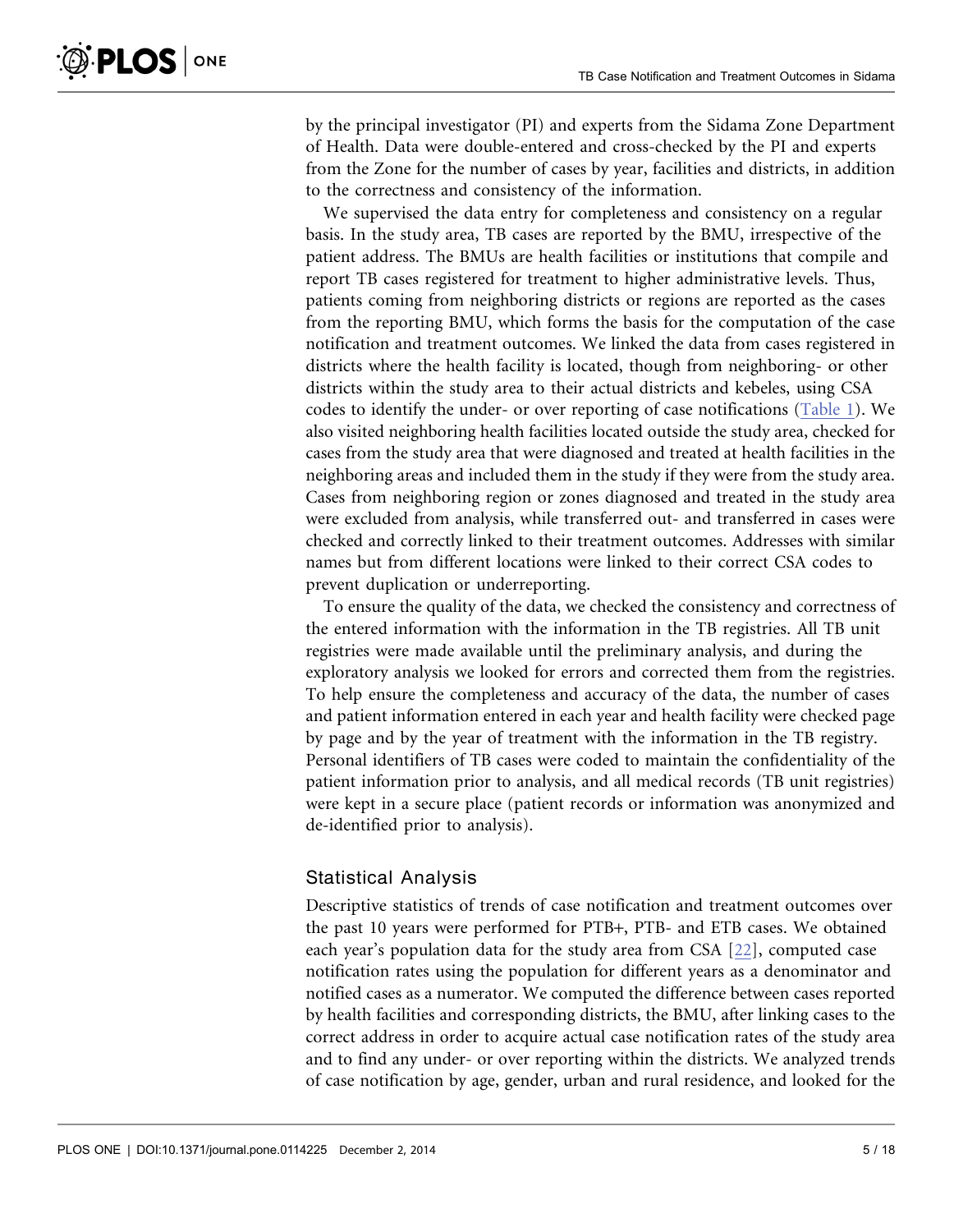<span id="page-5-0"></span>

|  |  |  |  |  |  |  |  | Table 1. Differences in cases notified after linking TB cases to their correct address in the Sidama Zone, 2003-2012. |  |
|--|--|--|--|--|--|--|--|-----------------------------------------------------------------------------------------------------------------------|--|
|--|--|--|--|--|--|--|--|-----------------------------------------------------------------------------------------------------------------------|--|

| Name of the district | <b>Cases reported by</b><br><b>BMU</b> | <b>Corrected to true</b><br>address | <b>From other districts</b><br>$N$ (%)* | To other districts N<br>$(\%)$ ** | $+/-$                    | Difference N (%) *** |
|----------------------|----------------------------------------|-------------------------------------|-----------------------------------------|-----------------------------------|--------------------------|----------------------|
| Aleta chuko          | 2,253                                  | 2,663                               | 501 (19)                                | 91(4)                             | $\qquad \qquad -$        | 410 (18)             |
| Aleta wondo          | 1,803                                  | 2,623                               | 1,456 (56)                              | 636 (35)                          | $\overline{\phantom{m}}$ | 820 (45)             |
| Aleta wondo town     | 1,999                                  | 885                                 | 85 (10)                                 | 1199 (60)                         | $^{+}$                   | 1114 (56)            |
| Arbegona             | 650                                    | 721                                 | 108(15)                                 | 37(6)                             | $\overline{\phantom{m}}$ | 71(11)               |
| Aroresa              | 1,303                                  | 1,374                               | 183 (13)                                | 112(9)                            | $\overline{\phantom{m}}$ | 71(5)                |
| Bensa                | 2,933                                  | 2724                                | 102(4)                                  | 311(11)                           | $^{+}$                   | 209(7)               |
| Bona                 | 953                                    | 1,004                               | 213 (21)                                | 162 (17)                          | $\overline{\phantom{a}}$ | 51(5)                |
| <b>Boricha</b>       | 4,583                                  | 3,624                               | 52(1)                                   | 1,011 (22)                        | $\qquad \qquad +$        | 959 (21)             |
| <b>Bursa</b>         | 638                                    | 978                                 | 368 (38)                                | 28(4)                             | $\overline{\phantom{m}}$ | 340 (53)             |
| Chire                | 772                                    | 954                                 | 211 (22)                                | 29(4)                             | $\qquad \qquad -$        | 182 (24)             |
| Dale                 | 3,446                                  | 3,707                               | 1,024 (28)                              | 763 (22)                          | $\overline{\phantom{m}}$ | 261(8)               |
| Dara                 | 1,404                                  | 1,345                               | 141 (10)                                | 200(14)                           | $^{+}$                   | 59 (4)               |
| Gorche               | 451                                    | 552                                 | 104 (19)                                | 3(1)                              | $\overline{\phantom{m}}$ | 101(22)              |
| Hawassa zuriya       | 1,036                                  | 1,642                               | 636 (39)                                | 30(3)                             | $\qquad \qquad -$        | 606 (58)             |
| Hula                 | 2,593                                  | 1,739                               | 22(1)                                   | 876 (34)                          | $^{+}$                   | 854 (33)             |
| Loka Abaya           | 697                                    | 1,035                               | 368 (36)                                | 30(4)                             | $\qquad \qquad -$        | 338 (48)             |
| Malga                | 957                                    | 926                                 | 26(3)                                   | 57(6)                             | $+$                      | 31(3)                |
| Shebedino            | 2,568                                  | 2,937                               | 510 (17)                                | 141(5)                            | $\qquad \qquad -$        | 369 (14)             |
| <b>Wondo Genet</b>   | 3,059                                  | 3,027                               | 23(1)                                   | 55(2)                             | $+$                      | 32(1)                |
| Wonsho               | 431                                    | 966                                 | 535 (55)                                | 0(0)                              | $\qquad \qquad -$        | 535 (124)            |
| Yirgalem town        | 2588                                   | 1,644                               | 26(2)                                   | 970 (37)                          | $^{+}$                   | 944 (36)             |
| Neighboring zones    | 216                                    | 263                                 | 216                                     | 263                               |                          | 47                   |
| Total                | 37,333                                 | 37,333                              | 6,910 (18.5)                            | 7,004 (18.8)                      |                          | 8,404 (22.6)         |

A total of 216 cases were cases from the study area, but treated at facilities outside the study area and included in the analysis. A total of 263 cases were excluded from analysis because they were from other districts, but treated in the study area. Therefore, 37,070 (37,333–263) cases from the study area were included in the study.

\*Number of cases from other districts/number of cases corrected to true address.

\*\*Number of cases of other districts/number of cases reported by BMU.

\*\*\*Difference between number of cases reported by BMU and number of cases corrected to BMU.

doi:10.1371/journal.pone.0114225.t001

[evidence of age shift and trends in case notification, as well as any disparity in the](#page-15-0) [trends of case notification.](#page-15-0)

Univariate and bivariate analyses were carried out to investigate the difference and association between independent and outcome variables. A logistic regression analysis was used to identify factors associated with treatment success, loss-tofollow up and mortality during treatment and control for confounding. The data were exported from Microsoft Access to SPSS version 19. We used SPSS version 19 and EpiInfo 7 for the data analysis, and  $P<0.05$  was considered statistically significant.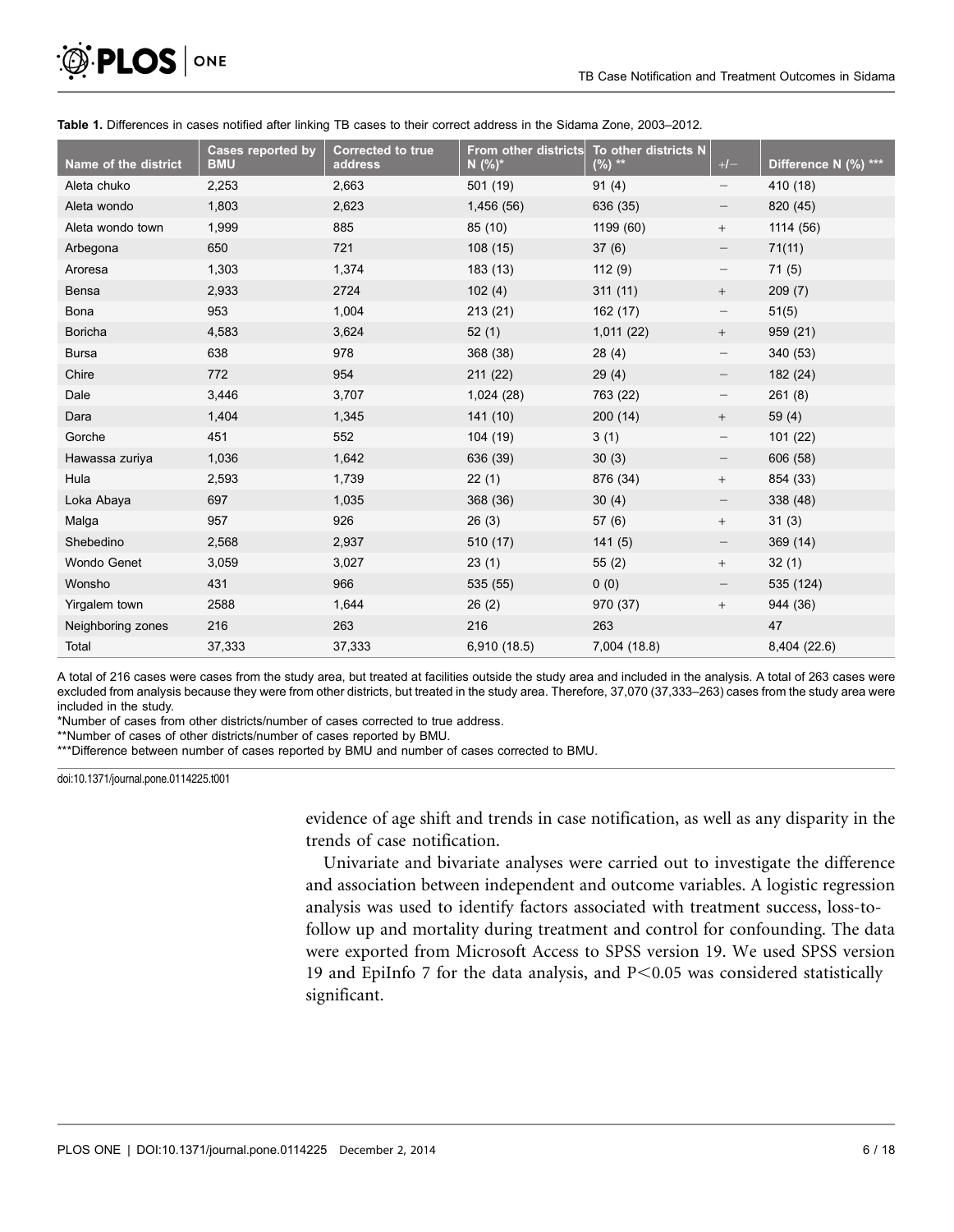### Ethical Approval

We obtained ethical clearance from the Regional Health Bureau of southern Ethiopia, in addition to a letter of support from the Sidama Zone Department of Health, to visit and obtain information from all districts and health facilities. We coded personal identifiers of cases and kept medical records in a secure place to help maintain the confidentiality of clinical information of cases prior to analysis.

## **Results**

A total of 37,333 cases were reported as being diagnosed and treated from 2003 to 2012 in the Sidama Zone, although 263 cases from the neighboring region or zones were excluded from analysis, thus leaving 37,070 (99.3%) cases for analysis. We identified differences between cases reported by BMU and corrected to the cases' addresses ([Table 1\). A total of 6,910 \(18.5%\) cases were reported by other](#page-5-0) [BMUs, which contributed to under reporting, while 7,004 \(18.8%\) cases were](#page-5-0) [reported from other districts by the BMUs, which contributed to over reporting.](#page-5-0) [Facilities in urban areas reported a large proportion of cases from neighboring](#page-5-0) [rural areas \(Table 1\).](#page-5-0)

Of the 37,070 cases, 16,867 (45.5%) were women and 20,193 (54.5%) were men, yielding a male to female ratio of 1.2:1. The mean age (SD) for all cases was 29 (15) years, (male=30 (SD 16) and females=27 (SD 13) years). Most of the cases, a total of 22,545 (61%), were PTB+, 7,989 (22%) were PTB- and 6,464 (17%) were EPTB. A total of 31,912 (86%) cases were from rural areas, whereas 5,158 (14%) were from urban areas. Lastly, 95% (35,314 cases) were new and 5% (1641) were retreatment cases ([Table 2\).](#page-7-0)

## Trends in Case Notification Rates

The case notification for all forms of TB steadily increased between 2003–2012 ([Figure 1](#page-8-0)). PTB+ CNR declined from 55 per  $10^5$  people in 2003 to 51 per  $10^5$ people in 2006 ( $X^2_{\text{trend}}$ , P=0.004), while increasing from 58 (95% CI 55.8–61.3) per  $10^5$  people in 2007 to 111 (95% CI 107.4–114.4) in 2012. The case notification of PTB+ in rural settings declined to 46 per  $10^5$  people in 2006 ( $X^2$ <sub>trend</sub>, P=0.002), and increased to 110 (95% CI; 106.3–113.5) in 2012. In 2011, the CNR of PTB+ doubled for men and women compared to what it was in 2003 ([Table 3\). The](#page-8-0) disparity between men and women in CNR declined from 16 per  $10<sup>5</sup>$  [people in](#page-8-0) 2003 to 8 per  $10^5$  [people in 2012, while the male to female \(M: F\) ratio declined](#page-8-0) [from 1.4:1 to 1.1:1. Likewise, the CNR of PTB](#page-8-0)+ in the 45 year and above age [groups rose by nearly fourfold \(Table 3\).](#page-8-0)

### Trends in Treatment Outcome

Over a period of 10 years, the treatment outcome under DOTS improved among all forms, and PTB+ cases cured under DOTS decreased from 68% in 2003 to 53% in 2008 ( $X^2_{\text{trend}}$ , P<0.001) and increased to 89% (95% CI 87–89.1) in 2012.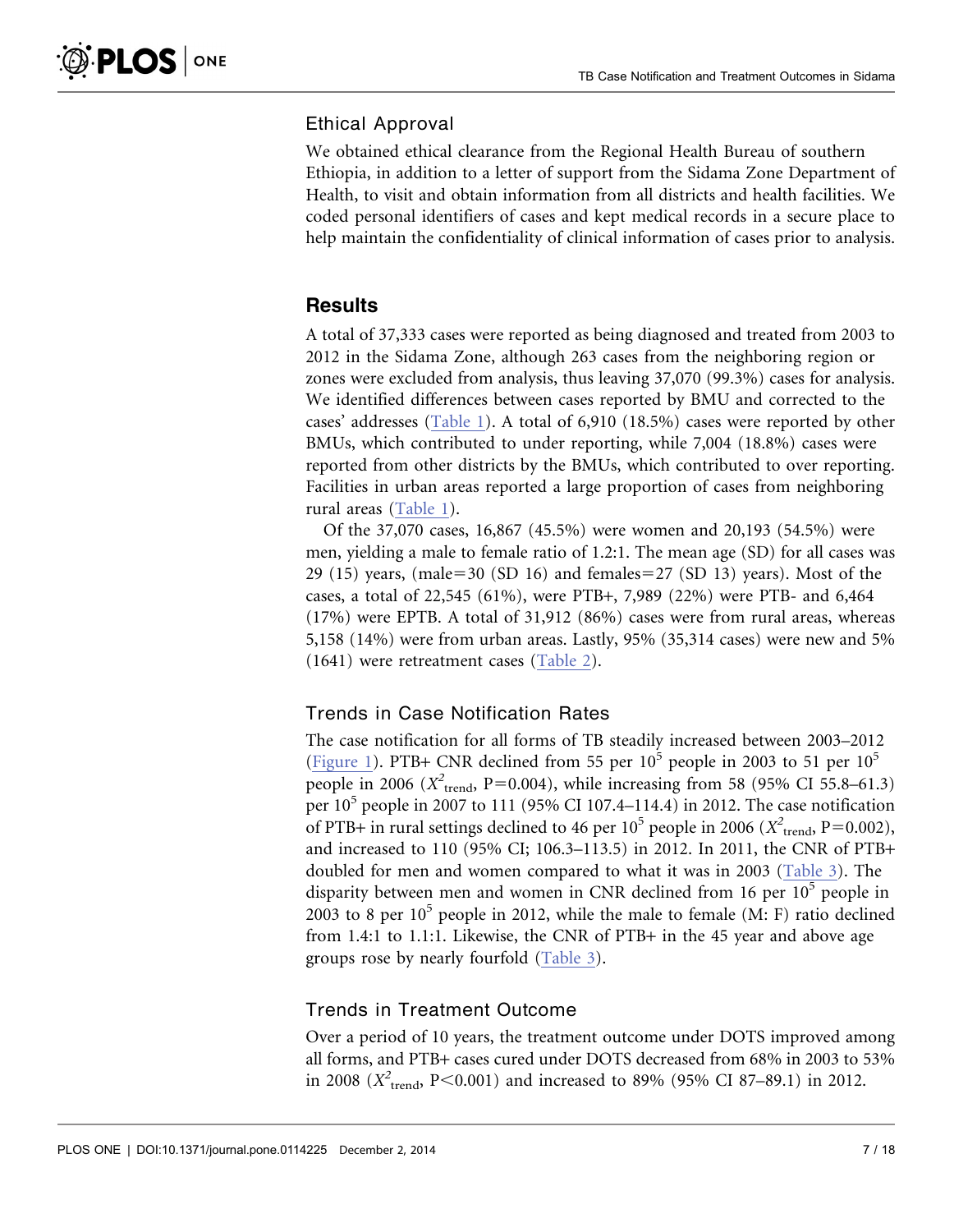<span id="page-7-0"></span>

| Table 2. Characteristics of study subjects in the Sidama Zone, 2003-2012. |                              |                                              |                                   |                             |                              |                   |                            |                         |                   |               |                       |                |
|---------------------------------------------------------------------------|------------------------------|----------------------------------------------|-----------------------------------|-----------------------------|------------------------------|-------------------|----------------------------|-------------------------|-------------------|---------------|-----------------------|----------------|
| Characteristics                                                           | $\frac{2003}{\binom{96}{2}}$ | <b>N</b><br>(%)                              | z<br>$\frac{2005}{\binom{8}{0}}$  | $2006$ N<br>$\binom{96}{6}$ | $\frac{2007}{\binom{96}{2}}$ | $2008 N$<br>$(%)$ | $2009$ N<br>$\binom{0}{0}$ | $2010 N$<br>$(%)$       | $\frac{2011}{20}$ | 2012 N<br>(%) | nentioned<br>Year not | Total (N)      |
| All cases                                                                 | 2,341 (6)                    | 2,705(7)                                     | $\circledcirc$<br>2,774           | 2,523(7)                    | 3,296 (9)                    | 4,125 (11)        | 3499 (9)                   | 3,303 (9)               | 5,643 (15)        | 6,846 (19)    | 15(0)                 | 37,070         |
| Sex                                                                       |                              |                                              |                                   |                             |                              |                   |                            |                         |                   |               |                       |                |
| Male                                                                      | 1,322 (56)                   | 1,489 (55)                                   | (55)<br>1,537                     | 1,417 (56)                  | 1,798 (55)                   | 2,208 (54)        | 1,974 (56)                 | 1,880 (57)              | 2,981 (53)        | 3,576 (52)    | $\div$                | 20,193         |
| Female                                                                    |                              | $1,019$ $(44)$ $1,216$ $(45)$ $1,237$ $(45)$ |                                   | 1,105 (44) 1,498 (45)       |                              | 1,911 (46)        |                            | $1,525(44)$ $1,420(43)$ | 2,662 (47)        | 3,270 (48)    | 4                     | 16,867         |
| Not mentioned                                                             | $\circ$                      | $\circ$                                      | $\circ$                           |                             | $\circ$                      | 6(0.1)            | $\circ$                    | 3(0.1)                  | $\circ$           | $\circ$       | $\circ$               | $\overline{C}$ |
| Residence                                                                 |                              |                                              |                                   |                             |                              |                   |                            |                         |                   |               |                       |                |
| Urban                                                                     | 341 (15)                     | 496 (18)                                     | (16)<br>438 (                     | 456 (18)                    | 544 (17)                     | 571 (14)          | 540 (15)                   | 515 (16)                | 625 (11)          | 628 (9)       | 4                     | 5,158          |
| Rural                                                                     | 2,000 (85)                   | 2,209 (82)                                   | 2,336 (84)                        | 2,067 (82)                  | 2,752 (83)                   | 3,554 (86)        | 2,959 (85)                 | 2,788 (84)              | 5,018 (89)        | 6,218 (91)    | $\tilde{t}$           | 31,912         |
| Age category*                                                             |                              |                                              |                                   |                             |                              |                   |                            |                         |                   |               |                       |                |
| $0 - 14$                                                                  | 367 (16)                     | 387 (14)                                     | (13)<br>369                       | 349 (14)                    | 483 (15)                     | 526 (13)          | 433 (12)                   | 385 (12)                | 662 (12)          | 694 (10)      |                       | 4,656          |
| $15 - 24$                                                                 | 712(31)                      | 765 (29)                                     | (30)<br>814                       | 735 (30)                    | 966 (30)                     | 1,150 (28)        | 1,074(31)                  | 1,019(31)               | 1,580 (28)        | 1,557(23)     | ∞                     | 10,380         |
| $25 - 34$                                                                 | 673 (29)                     | 805 (30)                                     | (30)<br>826                       | 711 (29)                    | 919 (28)                     | 1,213 (30)        | 970 (28)                   | 944 (29)                | 1,638 (29)        | 1,878 (28)    | $\mathbf{\Omega}$     | 10,579         |
| $35 - 44$                                                                 | 278 (12)                     | 352(13)                                      | (13)<br>353                       | 308(13)                     | 417 (13)                     | 540 (13)          | 435 (13)                   | 398 (12)                | 781 (14)          | 1,150(17)     | $\circ$               | 5,012          |
| 45-54                                                                     | 145 (6)                      | 220 (8)                                      | $\widehat{\circ}$<br>215          | 195(8)                      | 231 (7)                      | 353 (9)           | 307 (9)                    | 299 (9)                 | 564 (10)          | 880 (13)      | $\mathbf{\Omega}$     | 3,411          |
| 55-64                                                                     | 81 (4)                       | $(+) 16$                                     | $\widehat{H}$<br>101              | 104(4)                      | 130 (4)                      | 181 (4)           | 154(4)                     | 148 (4)                 | 253 (4)           | 428 (6)       |                       | 1,678          |
| 65+                                                                       | 59(3)                        | 59(2)                                        | 70 (3)                            | 68(3)                       | 96 (3)                       | 105(3)            | 92(3)                      | 97(3)                   | 162(3)            | 249 (4)       | 0                     | 1,057          |
| TB category                                                               |                              |                                              |                                   |                             |                              |                   |                            |                         |                   |               |                       |                |
| PTB+                                                                      | 1,358 (58)                   | 1,586 (59)                                   | (57)<br>1,574                     | 1,434(57)                   | 1,734 (53)                   | 2,502 (61)        | 2,286 (66)                 | 2,156 (65)              | 4,056 (72)        | 3,851 (56)    | ∞                     | 22,545         |
| PTB-                                                                      | 547 (23)                     | 537 (20)                                     | (20)<br>542                       | 552 (22)                    | 834 (25)                     | 807 (20)          | 632 (18)                   | 637 (19)                | 796 (14)          | 2,101(31)     |                       | 7,989          |
| EPTB                                                                      | 433 (19)                     | 577 (21)                                     | (23)<br>643                       | 526 (21)                    | 722 (22)                     | 799 (19)          | 572 (16)                   | 504 (15)                | 791 (14)          | 894 (13)      | က                     | 6,464          |
| Not specified                                                             | 3(0.1)                       | 5(0.2)                                       | $\widehat{\mathfrak{g}}$<br>15(0. | 9(0.4)                      | 6(0.2)                       | 17(0.4)           | 9(0.3)                     | 6(0.3)                  | $\circ$           | $\circ$       | $\circ$               | 5              |
| Patient category                                                          |                              |                                              |                                   |                             |                              |                   |                            |                         |                   |               |                       |                |
| New                                                                       |                              | 2,252 (96) 2,599 (97)                        | (97)<br>2,654                     | 2,426 (96)                  | 3,185 (97)                   | 3,918 (96)        | 3,294 (94)                 | 3,077 (93)              | 5,392 (96)        | 6,503 (95)    | $\frac{4}{3}$         | 35,314         |
| Retreatment                                                               | 87(4)                        | 94 (4)                                       | 80 (3)                            | 95(4)                       | 107(3)                       | 176 (4)           | 187 (6)                    | 223 (7)                 | 248 (4)           | 343 (5)       |                       | 1,641          |
| Transfer in                                                               | (0)                          | $12(0.4)$<br>0                               | $\widehat{\mathcal{C}}$<br>35(1)  | (0)                         | 4(0.1)                       | 29(0.7)           | 16(0.5)                    | (0)                     | 3(0.1)            | $\circ$       | $\circ$               | 102            |
| Others                                                                    |                              |                                              | ယ                                 |                             | $\circ$                      | $\sim$            | $\sim$                     | $\sim$                  | $\circ$           | $\circ$       | $\circ$               | $\tilde{c}$    |
| *Age was not recorded for 297 (0.8%) cases.                               |                              |                                              |                                   |                             |                              |                   |                            |                         |                   |               |                       |                |

doi:10.1371/journal.pone.0114225.t002 doi:10.1371/journal.pone.0114225.t002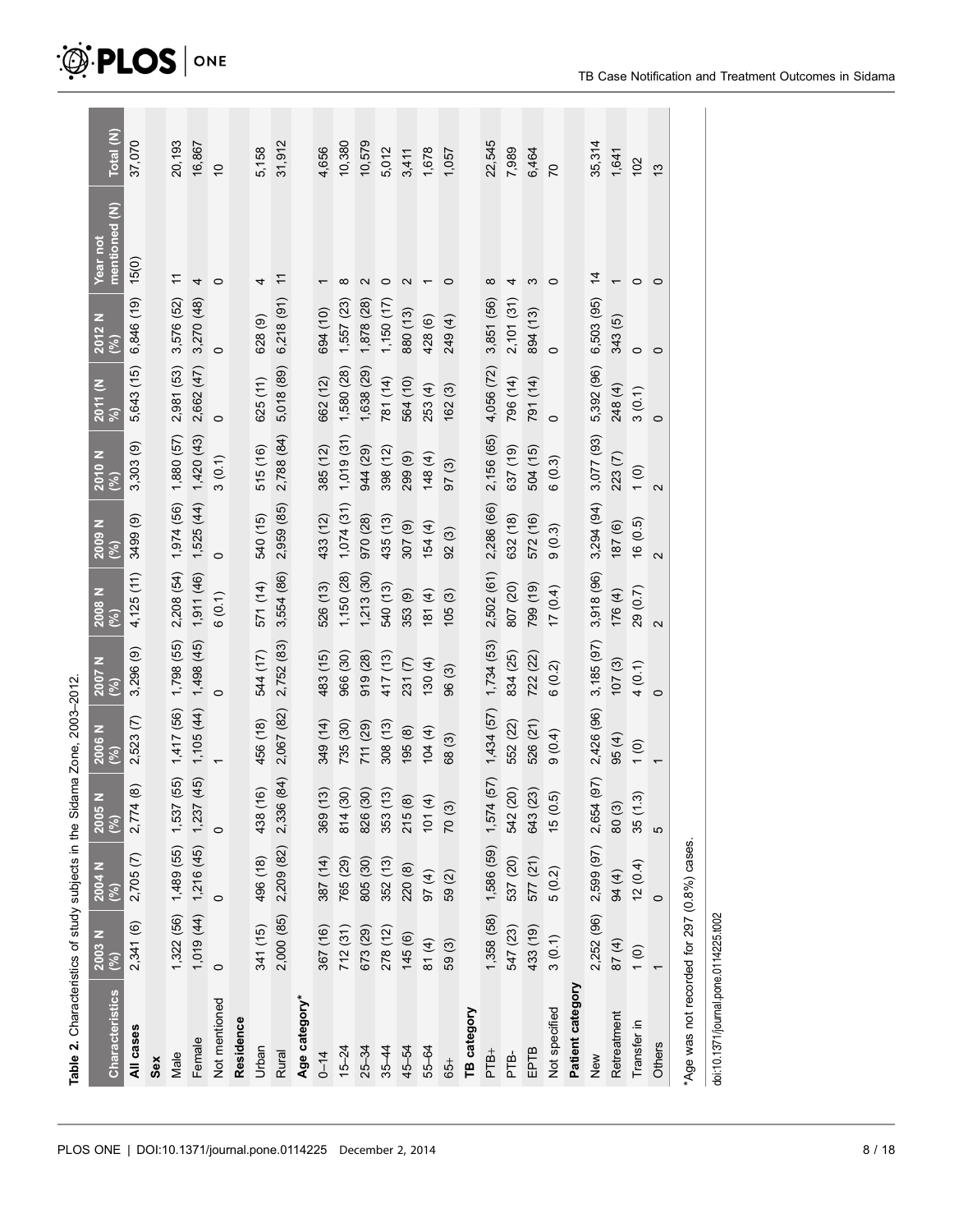<span id="page-8-0"></span>



Figure 1. Trends of TB case notification rates per 105 people by year and by TB category in the Sidama Zone, 2003–2012.

doi:10.1371/journal.pone.0114225.g001

Moreover, cases of all forms of TB lost-to-follow up declined from 12% to 1% in 2012 ( $X^2$ <sub>trend</sub>, P<0.001) ([Table 4\).](#page-9-0)

The proportion of cases who died during treatment declined from 11% to 3% for PTB- ( $X^2_{\text{trend}}$ , P<0.001), and from 5% to 2% for PTB+ ( $X^2_{\text{trend}}$ , P<0.001)

| <b>Characteristics</b> | Year of treatment |       |       |       |       |       |       |       |       |       |
|------------------------|-------------------|-------|-------|-------|-------|-------|-------|-------|-------|-------|
|                        | 2003              | 2004  | 2005  | 2006  | 2007  | 2008  | 2009  | 2010  | 2011  | 2012  |
| Total PTB+ Cases       | 1,358             | 1,586 | 1,574 | 1,434 | 1,734 | 2,502 | 2,286 | 2,156 | 4,056 | 3,851 |
| <b>CNRs</b>            | 55                | 62    | 58    | 51    | 58    | 82    | 73    | 66    | 122   | 111   |
| <b>Residence</b>       |                   |       |       |       |       |       |       |       |       |       |
| Urban                  | 121               | 191   | 138   | 141   | 128   | 155   | 173   | 136   | 162   | 126   |
| Rural                  | 52                | 54    | 54    | 46    | 55    | 78    | 68    | 63    | 121   | 110   |
| <b>Sex</b>             |                   |       |       |       |       |       |       |       |       |       |
| Male                   | 63                | 68    | 63    | 56    | 63    | 87    | 82    | 74    | 125   | 118   |
| Female                 | 47                | 55    | 54    | 46    | 54    | 76    | 64    | 58    | 118   | 110   |
| Age category           |                   |       |       |       |       |       |       |       |       |       |
| $0 - 14$               | 11                | 12    | 11    | 10    | 10    | 14    | 12    | 11    | 22    | 16    |
| $15 - 24$              | 106               | 110   | 105   | 90    | 106   | 136   | 132   | 120   | 189   | 159   |
| $25 - 34$              | 132               | 145   | 142   | 117   | 136   | 198   | 164   | 154   | 280   | 254   |
| $35 - 44$              | 79                | 101   | 92    | 76    | 101   | 131   | 119   | 96    | 218   | 225   |
| $45 - 54$              | 72                | 105   | 88    | 78    | 78    | 150   | 140   | 121   | 274   | 280   |
| $55 - 64$              | 70                | 76    | 73    | 67    | 77    | 144   | 122   | 113   | 221   | 225   |
| $65+$                  | 47                | 49    | 42    | 51    | 48    | 70    | 51    | 77    | 124   | 135   |

Table 3. Trends of smear positive TB case notification rate per 10<sup>5</sup> people in the Sidama Zone, 2003–2012.

doi:10.1371/journal.pone.0114225.t003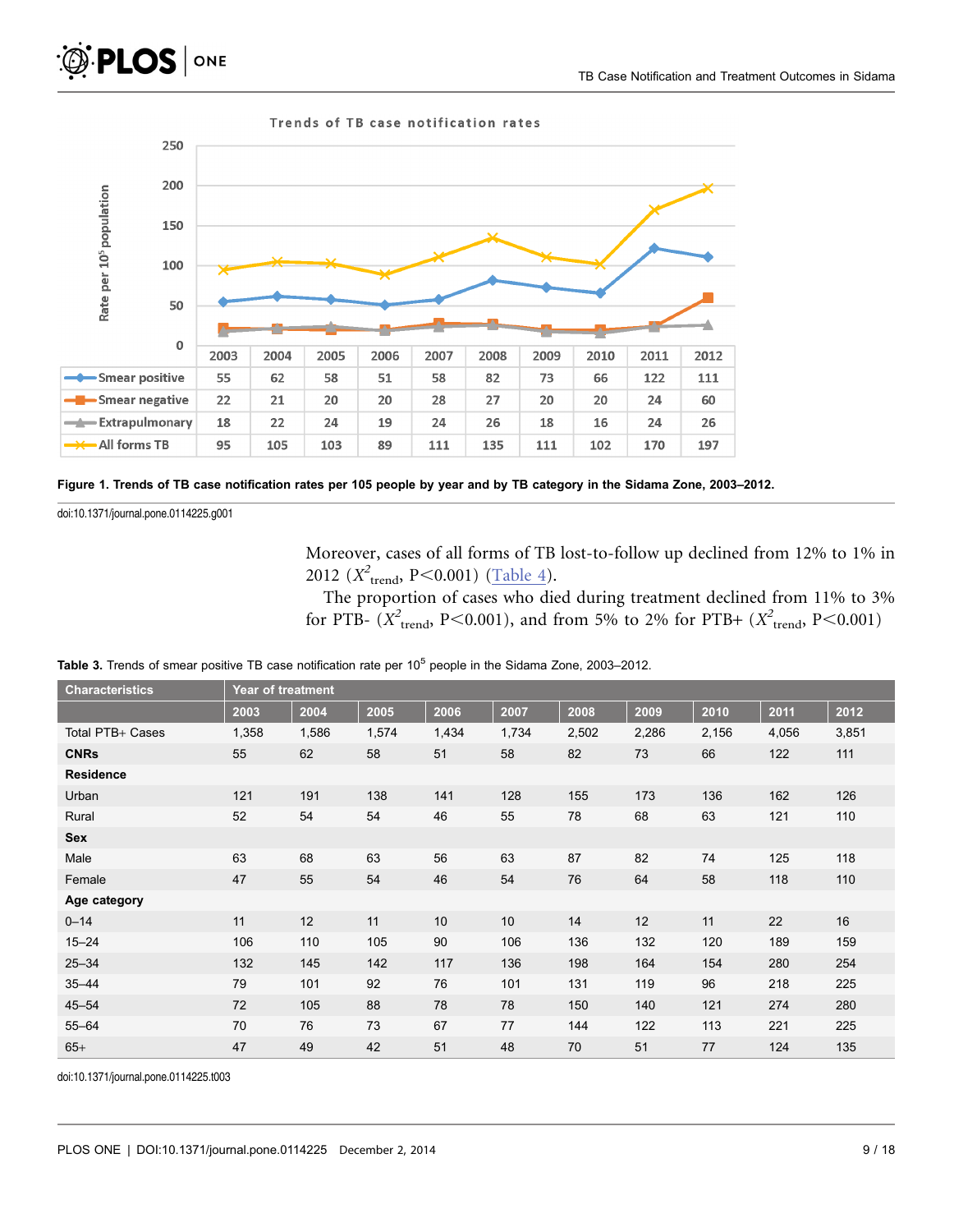<span id="page-9-0"></span>

| <b>Treatment</b><br>outcome | 2003 N<br>$(\%)$ | 2004 N<br>$(\%)$ | 2005 N<br>$(\%)$ | 2006 N<br>$(\%)$ | 2007 N<br>$(\%)$ | 2008 N<br>$(\%)$ | 2009 N<br>(%) | 2010 N<br>$(\%)$ | 2011 N<br>$(\%)$ | 2012 N<br>$(\%)$ | Total N<br>$(\%)$ |
|-----------------------------|------------------|------------------|------------------|------------------|------------------|------------------|---------------|------------------|------------------|------------------|-------------------|
| New cases                   |                  |                  |                  |                  |                  |                  |               |                  |                  |                  |                   |
| $PTB+$                      |                  |                  |                  |                  |                  |                  |               |                  |                  |                  |                   |
| Completed                   | 209 (16)         | 418 (26)         | 384 (26)         | 422 (31)         | 499 (30)         | 603 (26)         | 621 (29)      | 493 (25)         | 299(8)           | 142(4)           | 4,090 (19)        |
| Cured                       | 891 (68)         | 825 (54)         | 771 (51)         | 625 (46)         | 859 (52)         | 1,231(53)        | 960 (45)      | 896 (45)         | 3,231(84)        | 3,241(89)        | 13,530<br>(64)    |
| Lost-to-follow<br>up        | 106(8)           | 140 (9)          | 97(7)            | 149 (11)         | 182 (11)         | 326 (14)         | 272 (13)      | 355 (18)         | 123(3)           | 65 (1.4)         | 1,802(9)          |
| Died                        | 69 (5.3)         | 52(3.4)          | 40(3)            | 46 (3.4)         | 52(3)            | 50(2)            | 62(3)         | 42(2)            | 85(2)            | 72(2)            | 570(3)            |
| Failure                     | 4(0.3)           | 1(0.1)           | 1(0.1)           | 0                | 4(0.2)           | 17(0.7)          | 12(0.6)       | 4(0.2)           | 8(0.2)           | 10(0.3)          | 61(0.3)           |
| Not evaluated*              | 24(2)            | 83 (6)           | 210(14)          | 122(9)           | 68 (4)           | 112(5)           | 190 (9)       | 197 (10)         | 111(3)           | 125(3.4)         | 1,242(6)          |
| PTB-                        |                  |                  |                  |                  |                  |                  |               |                  |                  |                  |                   |
| Completed                   | 367 (70)         | 362 (71)         | 376 (72)         | 417 (78)         | 659 (82)         | 614 (78)         | 445 (73)      | 379 (64)         | 683 (90)         | 1,850 (93)       | 6,152(81)         |
| Lost-to-follow<br>up        | 78 (15)          | 64 (13)          | 54 (10)          | 63 (12)          | 83 (10)          | 96 (12)          | 92 (15)       | 131 (22)         | 27(4)            | 16(1)            | 704 (9.2)         |
| Died                        | 59 (11)          | 49 (10)          | 32(6)            | 31(6)            | 38(5)            | 26(3)            | 20(3)         | 23(4)            | 29(4)            | 54(3)            | 361(5)            |
| Failure                     | 0                | 0                | 1(0.2)           | 1(0.2)           | 0                | 2(0.3)           | 1(0.2)        | 2(0.3)           | 0                | 0                | 7(0.1)            |
| Not evaluated*              | 17(3)            | 37(7)            | 63 (12)          | 23(4)            | 25(3)            | 46 (6)           | 51(8)         | 63 (11)          | 23(3)            | 62(3)            | 410(5)            |
| <b>EPTB</b>                 |                  |                  |                  |                  |                  |                  |               |                  |                  |                  |                   |
| Completed                   | 324 (76)         | 453 (80)         | 512 (82)         | 420 (81)         | 593 (83)         | 653 (83)         | 430 (77)      | 364 (75)         | 709 (92)         | 796 (91)         | 5,254(83)         |
| Lost-to-follow<br>up        | 78 (18)          | 65 (12)          | 48 (8)           | 60 (12)          | 74 (10)          | 93 (12)          | 74 (13)       | 67 (14)          | 23(3)            | 11 $(1)$         | 593 (9.4)         |
| Died                        | 19(4)            | 13(2)            | 14(2)            | 16(3)            | 26(4)            | 14(2)            | 15(3)         | 20(4)            | 21(3)            | 14(2)            | 172(3)            |
| Not Evaluated*              | 6(1.4)           | 32(6)            | 51(8)            | 23(4)            | 19(3)            | 26(3)            | 38(7)         | 37(8)            | 20(3)            | 58 $(7)$         | 310(5)            |
| Others                      | 0                | 1(0.2)           | 0                | 0                | 1(0.1)           | 1(0.1)           | 4 (0.7)       | 0                | 0                | 0                | 7(0.1)            |
| All new TB<br>cases         |                  |                  |                  |                  |                  |                  |               |                  |                  |                  |                   |
| $Cured +$<br>Completed      | 1,791(80)        | 2,059 (79)       | 2,043(77)        | 1,888 (78)       | 2,611(82)        | 3,104(79)        | 2,461(75)     | 2,135 (69)       | 4,922 (91)       | 6,029(92)        | 29,043<br>(82)    |
| Lost-to-follow<br>up        | 262 (12)         | 269 (10)         | 199 (8)          | 275 (11)         | 340 (11)         | 517 (13)         | 440 (13)      | 554 (18)         | 173(3)           | 79(1)            | 3,108(9)          |
| Died                        | 148(7)           | 114(4.4)         | 86(3)            | 94(4)            | 116(4)           | 90(2)            | 97(3)         | 85(3)            | 135(3)           | 140(2)           | 1,105(3)          |
| Treatment fail-<br>ure      | 4(0.2)           | 2(0.1)           | 2(0.1)           | 1(0)             | 5(0.2)           | 21(0.5)          | 17(0.5)       | 6(0.2)           | 8(0.1)           | 10(0.2)          | 76 (0.2)          |
| Not evaluated* 47 (2)       |                  | 155(6)           | 324 (12)         | 168(7)           | 113(4)           | 186(5)           | 279 (9)       | 297 (10)         | 154(3)           | 245(4)           | 1,968<br>(5.6)    |
| Total                       | 2,252            | 2,599            | 2,654            | 2,426            | 3,185            | 3,918            | 3,294         | 3,077            | 5,392            | 6,503            | 35,300            |
| Retreatment<br>cases        |                  |                  |                  |                  |                  |                  |               |                  |                  |                  |                   |
| Completed                   | 34 (39)          | 38 (40)          | 33(41)           | 49 (52)          | 48 (45)          | 65 (37)          | 66 (35)       | 78 (35)          | 53 (21)          | 146 (43)         | 610 (37)          |
| Cured                       | 30(35)           | 24 (30)          | 21(22)           | 21(22)           | 28 (26)          | 64 (36)          | 56 (30)       | 76 (34)          | 163 (66)         | 150 (44)         | 647 (39)          |
| Lost-to-follow<br>up        | 7(8)             | 7(7)             | 5(6)             | 11(12)           | 15(14)           | 30(17)           | 30(16)        | 30(14)           | 8(3)             | 12(4)            | 155 (9)           |
| Died                        | 11(13)           | 9(7)             | 6(8)             | 6(6)             | 9(8)             | 4(2)             | 14(8)         | 12(5)            | 10(4)            | 11(3)            | 92(6)             |
| Failure                     | 1(1)             | 1(1)             | 1(1.3)           | 1(1)             | 0                | 4(2.3)           | 1(0.5)        | 4(2)             | 2(0.8)           | 1(0.3)           | 16(1)             |
| Not evaluated               | 4(5)             | 4(4)             | 11(14)           | 7(7)             | 7(7)             | 9(5)             | 20(11)        | 23(10)           | 12(5)            | 23(7)            | 119(7)            |
| Total                       | 87               | 94               | $80\,$           | $95\,$           | 107              | 176              | 187           | 223              | 248              | 343              | 1,640             |

#### Table 4. Trends of treatment outcome among tuberculosis cases in the Sidama Zone, 2003–2012.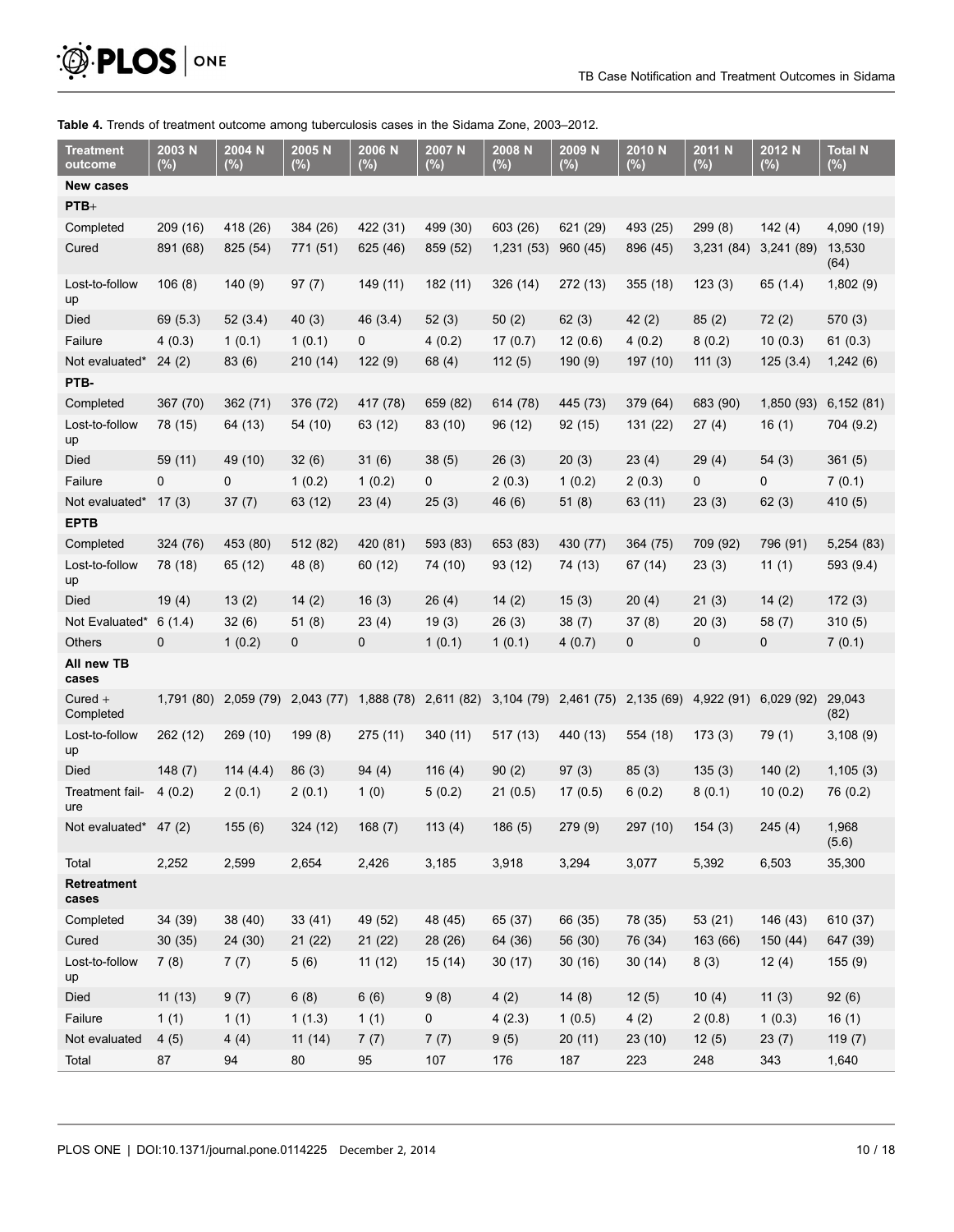

\*Not evaluated=Transferred out cases + Cases for whom treatment outcome was unknown. Fourteen new and 1 retreatment cases were excluded because the year of treatment was not mentioned. One case recorded as treatment failure had no TB classification.

doi:10.1371/journal.pone.0114225.t004

**PLOS** | ONE

(Figure 2 and [Table 4\). More deaths occurred in PTB- than PTB](#page-9-0)+ cases (AOR [1.65; 95% CI: 1.44–1.90\), and similarly, cases in the age groups above 34 years and](#page-9-0) [children had more deaths compared with the 15-24-year-old age group \(](#page-9-0)[Table 5\).](#page-11-0) [Additionally, patients older than 65 years were almost four times more likely to](#page-11-0) [die during treatment than young adults \(AOR 3.86; CI 95%: 2.94–5.10\) \(Table 5\).](#page-11-0)

Cases from rural areas had a higher treatment success (AOR 1.11; CI 95%: 1.03–1.2) than cases from urban areas, whereas the treatment success was less for PTB- cases (AOR 0.86; CI 95%: 0.80–0.92) and more for EPTB cases (AOR 1.10; CI 95%: 1.02–1.19) compared with PTB+ cases ([Table 5\). Significant differences](#page-11-0) [were also observed in treatment success, loss-to-follow up and mortality between](#page-11-0) [years of treatment \(Table 5\), and both men \(AOR 1.15; CI 95%: 1.06–1.24\) and](#page-11-0) [smear-negative cases also had higher loss-to-follow up rates \(AOR 1.14; CI 95%:](#page-11-0) [1.03–1.25\).](#page-11-0)

### **Discussion**

We found an increased case notification rate, improved treatment success and a decline in poor treatment outcomes over the past 10 years. However, we noted



Trends of mortality by year and by TB category

doi:10.1371/journal.pone.0114225.g002

Figure 2. Trends of mortality among TB cases during treatment in the Sidama Zone, 2003–2012.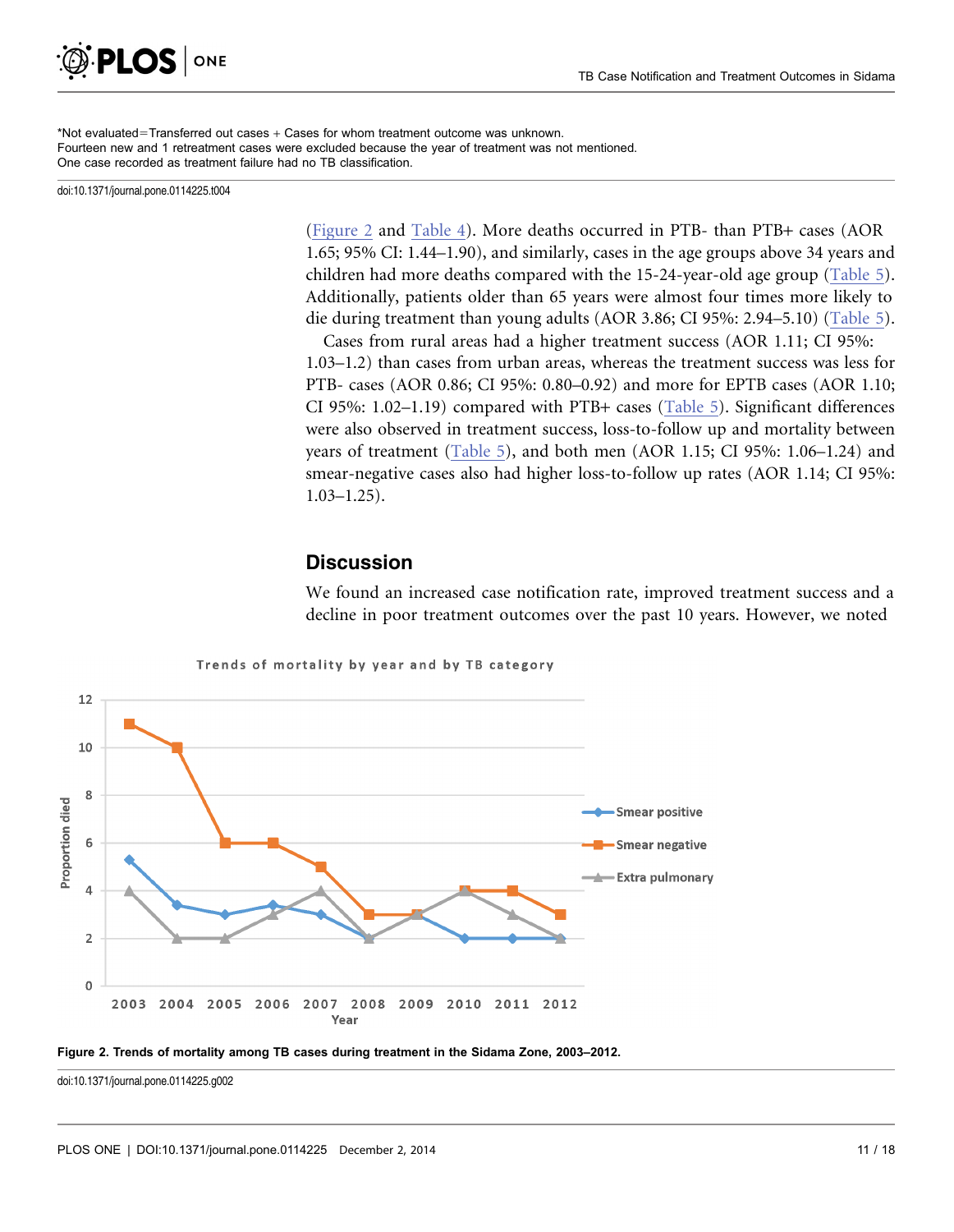Table 5. Various factors associated with treatment success, loss-to-follow up and mortality among 35,314 new tuberculosis cases in the Sidama Zone, 2003- 2012.

| $(n=35314)$              |      | <b>Treatment success</b>       |         | Lost-to-follow up |                                |                | <b>Mortality</b> |                                |         |
|--------------------------|------|--------------------------------|---------|-------------------|--------------------------------|----------------|------------------|--------------------------------|---------|
| <b>Characteristics</b>   | $\%$ | <b>Adjusted OR</b><br>(95% CI) | P-value | $\%$              | <b>Adjusted OR</b><br>(95% CI) | <b>P-value</b> | $\%$             | <b>Adjusted OR</b><br>(95% CI) | P-value |
| <b>Sex</b>               |      |                                |         |                   |                                |                |                  |                                |         |
| Female                   | 83.8 | 1.00                           |         | 8.0               | 1.00                           |                | 2.9              | 1.00                           |         |
| Male                     | 81   | $0.86(0.81 - 0.91)$ < 0.001    |         | 9.4               | 1.15 (1.06-1.24) 0.001         |                | 3.4              | 1.07 (0.94-1.21) 0.298         |         |
| Age group                |      |                                |         |                   |                                |                |                  |                                |         |
| $0 - 14$                 | 81.3 | $0.86(0.78 - 0.95)0.002$       |         | 10.2              | $1.2(1.09 - 1.40)$             | 0.001          | 3                | 1.4 (1.09.6-1.70) 0.007        |         |
| $15 - 24$                | 83.1 | 1.00                           |         | 8.4               | 1.00                           |                | 2.1              | 1.00                           |         |
| $25 - 34$                | 82.6 | $0.92(0.85 - 0.99)$ 0.031      |         | 8.6               | $1.1(0.97 - 1.90)$             | 0.163          | 2.8              | $1.37(1.14 - 1.65)$ 0.001      |         |
| $35 - 44$                | 82.7 | $0.88(0.8 - 0.97)$             | 0.009   | 8.2               | 1.08 (0.95-1.23) 0.264         |                | 3.6              | 1.78 $(1.46 - 2.21)$ < 0.001   |         |
| $45 - 54$                | 82.9 | 0.87 (0.78-0.97) 0.010         |         | 7.8               | 1.06 (0.91-1.24) 0.431         |                | 4.3              | 2.22 $(1.80 - 2.80)$ < 0.001   |         |
| $55 - 64$                | 79.3 | $0.71(0.61 - 0.81) < 0.001$    |         | 9.8               | $1.3(1.1-1.6)$                 | 0.003          | 6.1              | $3.1(2.39 - 3.96)$             | < 0.001 |
| $65+$                    | 78.6 | $0.72(0.60 - 0.84) < 0.001$    |         | 8.7               | $1.11(0.87 - 1.4)$             | 0.399          | 8                | 3.86 (2.94-5.10) < 0.001       |         |
| <b>Residence</b>         |      |                                |         |                   |                                |                |                  |                                |         |
| Urban                    | 79.6 | 1.00                           |         | 9.1               | 1.00                           |                | 3.5              | 1.00                           |         |
| Rural                    | 82.7 | $1.11(1.03 - 1.2)$             | 0.010   | 8.8               | $1.1(.97 - 1.21)$              | 0.143          | 3.1              | $0.98$ $(.82 - 1.15)$          | 0.703   |
| <b>TB classification</b> |      |                                |         |                   |                                |                |                  |                                |         |
| $PTB+$                   | 82.7 | 1.00                           |         | 8.5               | 1.00                           |                | 2.7              | 1.00                           |         |
| PTB-                     | 80.5 | $0.86(0.80 - 0.92)$ < 0.001    |         | 9.2               | 1.14 (1.03-1.25) 0.009         |                | 4.7              | $1.65(1.44-1.90) < 0.001$      |         |
| <b>EPTB</b>              | 82.9 | $1.1(1.02 - 1.19)$             | 0.016   | 9.4               | 1.03 (0.94-1.14) 0.525         |                | 2.7              | $0.95(0.79 - 1.13)0.532$       |         |
| Year of treatment        |      |                                |         |                   |                                |                |                  |                                |         |
| 2003                     | 79.5 | 1.00                           |         | 11.6              | 1.00                           |                | 6.6              | 1.00                           |         |
| 2004                     | 79.2 | $0.98(.85 - 1.12)$             | 0.74    | 10.4              | $0.89(0.74 - 1.07)0.20$        |                | 4.4              | $0.66$ (0.51-0.85) 0.001       |         |
| 2005                     | 77.0 | $0.85(0.74 - 0.97)0.017$       |         | 7.5               | $0.62$ (0.51-0.75) <0.001      |                | 3.2              | $0.48(0.37-0.63)$ < 0.001      |         |
| 2006                     | 77.8 | $0.91(0.79 - 1.05)0.20$        |         | 11.3              | $0.96(0.80 - 1.15)0.656$       |                | 3.9              | $0.50(0.42 - 0.72) < 0.001$    |         |
| 2007                     | 82.0 | 1.18 (1.03-1.35) 0.02          |         | 10.7              | $0.88$ (0.74-1.05) 0.253       |                | 3.6              | $0.53$ (0.41-0.68) < 0.001     |         |
| 2008                     | 79.2 | $0.99(0.87 - 1.13)0.912$       |         | 13.2              | 1.14 (0.97-1.34) 0.112         |                | 2.3              | $0.33(0.26 - 0.44) < 0.001$    |         |
| 2009                     | 74.7 | $0.75(0.66 - .85)$             | < 0.001 | 13.4              | 1.19 (1.01-1.40) 0.042         |                | 2.9              | $0.44$ (0.33-0.57) < 0.001     |         |
| 2010                     | 69.4 | $0.58(0.51 - 0.66) < 0.001$    |         | 18.0              | $1.68$ (1.43-1.97) < 0.001     |                | 2.8              | $0.40(0.30 - 0.53) < 0.001$    |         |
| 2011                     | 91.3 | $2.6(2.3 - 3.05)$              | < 0.001 | 3.2               | $0.26(0.21 - 0.31) < 0.001$    |                | 2.5              | $0.36(0.29 - 0.46)$ < 0.001    |         |
| 2012                     | 92.7 | $3.3(2.9-3.8)$                 | < 0.001 | 1.2               | $0.09(0.07 - 0.12) < 0.001$    |                | 2.2              | $0.26(0.21 - 0.34) < 0.001$    |         |

doi:10.1371/journal.pone.0114225.t005

<span id="page-11-0"></span>**PLOS** ONE

varying CNRs and treatment outcomes during the study period, and we also found less urban-rural and gender discrepancies in case notification rates.

Globally, gender inequalities have been reported in TB case notification [\[2\],](#page-15-0) [with the male to female ratios ranging from 1.5:1 -2.2:1\[5,](#page-15-0) [27\], but in contrast,](#page-15-0) [lower male to female ratios were reported from Asia \[1,](#page-15-0) [28\]. The male to female](#page-15-0) [ratios in our data were lower than reports from other studies. The decline in male](#page-15-0) [to female ratio and a narrowing gender disparity gap in our data could be](#page-15-0) [attributed to an improved access to TB control services \[15\] and active case](#page-15-0) [finding interventions \[15,](#page-15-0) [16\], while gender differences in case notification could](#page-15-0) [be due to access to health services \[29\], biological-, socio-economic- and cultural](#page-16-0)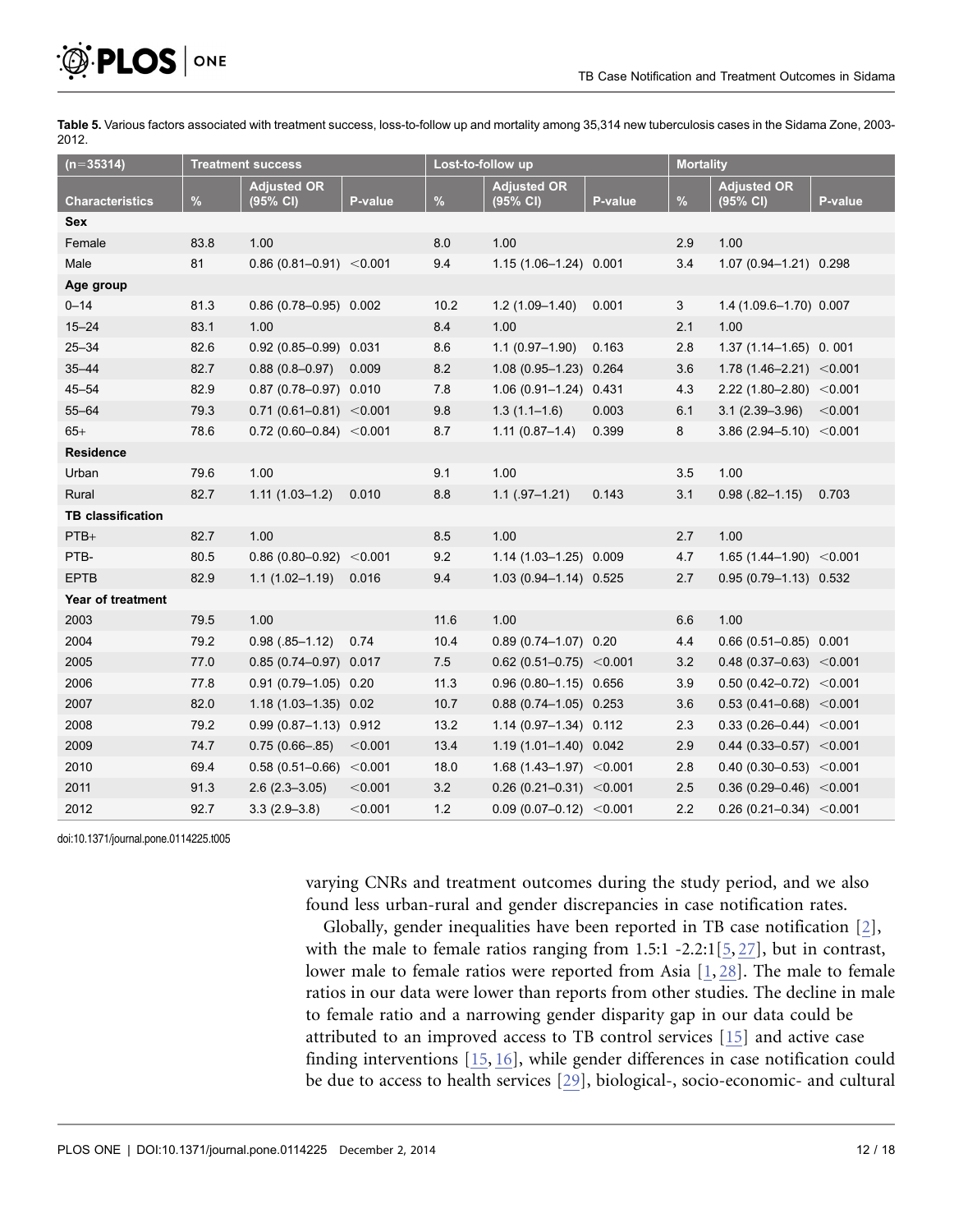[factors \[27,](#page-16-0) [30–32](#page-16-0)[\], as well as poor knowledge and diagnosis delays \[9\].](#page-15-0) [Nonetheless, because active case finding have exhibited similar trends for both](#page-15-0) [men and women, we believe that access to health services was the primary reason](#page-15-0) [for improving gender differences.](#page-15-0)

Furthermore, we found a higher CNR of PTB+ in urban- than in rural settings, which could be explained by adverse conditions such as poor socioeconomic status [\[33,](#page-16-0) [34](#page-16-0)[\], overcrowding \[7](#page-15-0)[\] and a high prevalence of HIV/AIDS \[35\].](#page-16-0) [Previous studies from southern Ethiopia reported higher TB and HIV co-infection](#page-16-0) [rates \(25–30%\) in cases from urban settings \[36,](#page-16-0) [37\], and the demographic and](#page-16-0) [health survey of Ethiopia also reported a higher prevalence of HIV in urban- than](#page-16-0) [in rural settings \[38\].](#page-16-0)

We found a steady increase in CNR among younger groups and a more than twofold increase in older groups. However, no age groups showed a decreasing trend in CNR over the past decade. In developed countries, the age shift occurred over a period of years, with TB being common in older age groups due to an aging population and the changing epidemiology of the disease [\[39–41\]. In developing](#page-16-0) [and high burden countries, the disease is common among younger age groups](#page-16-0) [\[1,](#page-15-0) [41\]. The increasing trend in CNR in the 65 year olds in our study was](#page-15-0) [consistent with a study from South Korea, though unlike our finding, the](#page-15-0) [proportion of notified TB cases in South Korea for those under the age of 65](#page-15-0) [decreased \[39\]. This difference could be due to population distribution because](#page-16-0) [the proportion of notified cases over 65 years in Korea was higher than notified](#page-16-0) [cases over 65 years in our study, which could also be because of active case finding](#page-16-0) interventions in the study area  $[15, 16]$ . The increase in CNR among the older age [group in our study indicates TB among the old has been under-diagnosed, while](#page-15-0) [the observed increase in CNRs during the study period could be attributed to](#page-15-0) [improved access to- and utilization of TB control services \[15,](#page-15-0) [16\]. Hence, the](#page-15-0) [DOTS services and community-based interventions in the study area have an](#page-15-0) [improved access to- and use of TB services, as well as a reduced under-diagnosis](#page-15-0) [of TB among older age groups. Nevertheless, increasing aging is related to](#page-15-0) [increased risk due to a reduced immunity and co-morbidities such as diabetes,](#page-15-0) [malignancies and other factors that increase cases \[39,](#page-16-0) [41\]. The increased CNR](#page-16-0) [among older age groups in our study should be interpreted with caution because](#page-16-0) [studies on age shift in TB occurrence report an age shift after a long study period](#page-16-0) [usually lasting for decades.](#page-16-0)

Treatment success was poor in 2008–2010, although a notable improvement was observed in 2011–2012. This improvement could be due to an improved access to TB control services, particularly community-based interventions [\[15\],](#page-15-0) [early diagnosis and treatment of the cases, reduction in lost-to-follow up and a](#page-15-0) [decline in the mortality of patients while on treatment. Similarly, a remarkable](#page-15-0) [decline in lost-to-follow up of cases in 2011–2012 could be explained by](#page-15-0) [community-based interventions, which improved access to- and the use of TB](#page-15-0) [control services. Other possible reasons for a notable reduction in lost-to-follow](#page-15-0) [up could be the drop in the proportion of non-evaluated cases compared to](#page-15-0)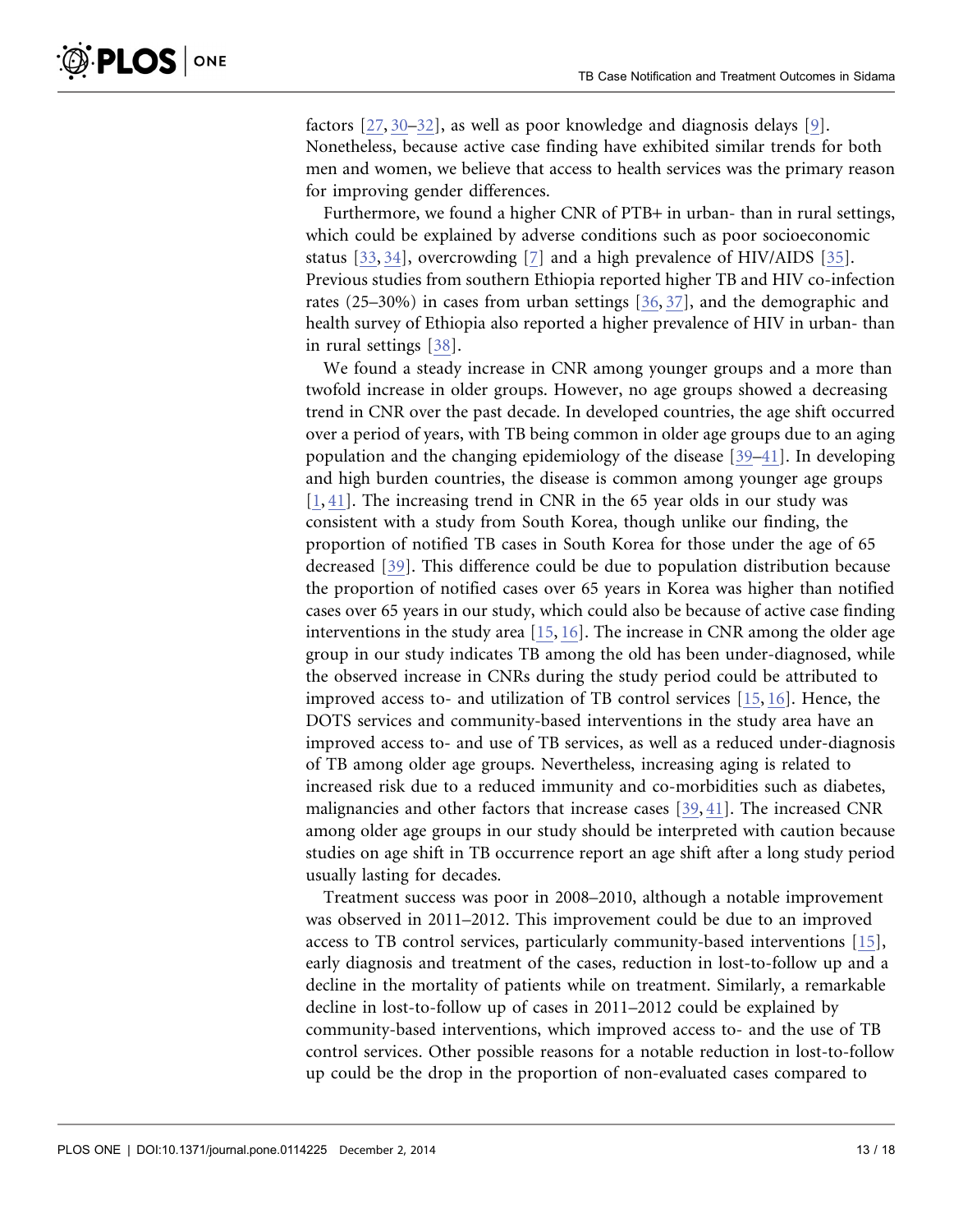[preceding years, the expansion of TB treatment centers and a regimen change of](#page-15-0) [the continuation phase to RH, which lasts four months.](#page-15-0)

In our study, more men were lost-to-follow up than women, with this finding consistent with other studies [\[42,](#page-16-0) [43\]. PTB- cases were associated with a higher](#page-16-0) [loss-to- follow up, which is consistent with a previous study from southern](#page-16-0) [Ethiopia \[44\]. Conversely, a study from Nigeria reported a higher loss-to- follow](#page-16-0) [up among PTB](#page-16-0)+ cases  $[42]$ ; this difference could be due to a longer study period, a [larger cohort of TB cases and wider geographic settings in our study.](#page-16-0)

The proportion of cases who died on treatment declined during the study period; however, unlike other studies, there were no significant differences in mortality by gender and urban-rural settings [\[45\]. This could be explained by](#page-16-0) [improved access to, and utilization of TB control services and an improved](#page-16-0) [awareness of the disease. The proportion of cases who died on treatment among](#page-16-0) [the age group of 65 years and above in our data was fourfold compared to](#page-16-0) [younger adults. This finding was in agreement with the study from southern](#page-16-0) [Ethiopia, which reported a higher mortality rate among the elderly \[44\]. This](#page-16-0) [could be due to an increased risk of co-morbidities and delay in diagnosis and](#page-16-0) [treatment among older age groups, which could increase adverse treatment](#page-16-0) [outcomes \[41\].](#page-16-0)

The higher proportion of deaths in PTB- cases than PTB+ and EPTB cases in our data might be due to diagnosis and treatment delays, as well as HIV infection among PTB- cases. Studies reported more PTB- cases among HIV-infected individuals [\[36,](#page-16-0) [46\], while previous studies from southern Ethiopia also reported a](#page-16-0) [high TB-HIV co-infection, with the rate of HIV infection among PTB- cases being](#page-16-0) [18–26% \[36,](#page-16-0) [37\]. The declining trend in mortality during treatment in our study](#page-16-0) [may be explained in part by ART services because ART reduces deaths in TB cases](#page-16-0) [infected with HIV \[47\]. In recent years, there has been an increase in both ART](#page-17-0) [centers and the number of patients starting ART in the study area \[24\].The](#page-16-0) [number of ART centers in the study area increased from one to 20 during the](#page-16-0) [study period. More deaths were also observed among retreatment cases, which is](#page-16-0) [consistent with other reports \[48,](#page-17-0) [49\]. Retreatment cases could be drug resistant](#page-17-0) [TB, repeated infection, a recurrence due to a reduced immunity and other co](#page-17-0)[morbidities that could increase the risk of death.](#page-17-0)

In our study, we found variations in cases notified by BMU in relation to place of residence, which might mask the real epidemiology of TB in the community. We noted both over- and underreporting of cases within districts in study area; the over reporting was mainly observed from urban health facilities, with the underreporting occurring at neighboring rural areas. This could be attributed to poor access to health facilities that provide TB services for rural areas in their catchment since people use the closest health facilities regardless of their actual address. If health facilities fail to correctly record and report the actual address of patients, and include or miss cases in the numerator of case notification, it results in an under- or over reporting of cases. On the other hand, people may bypass the closer health facility and use health services further away because of patient preference due to poor service delivery in the nearby health facilities or the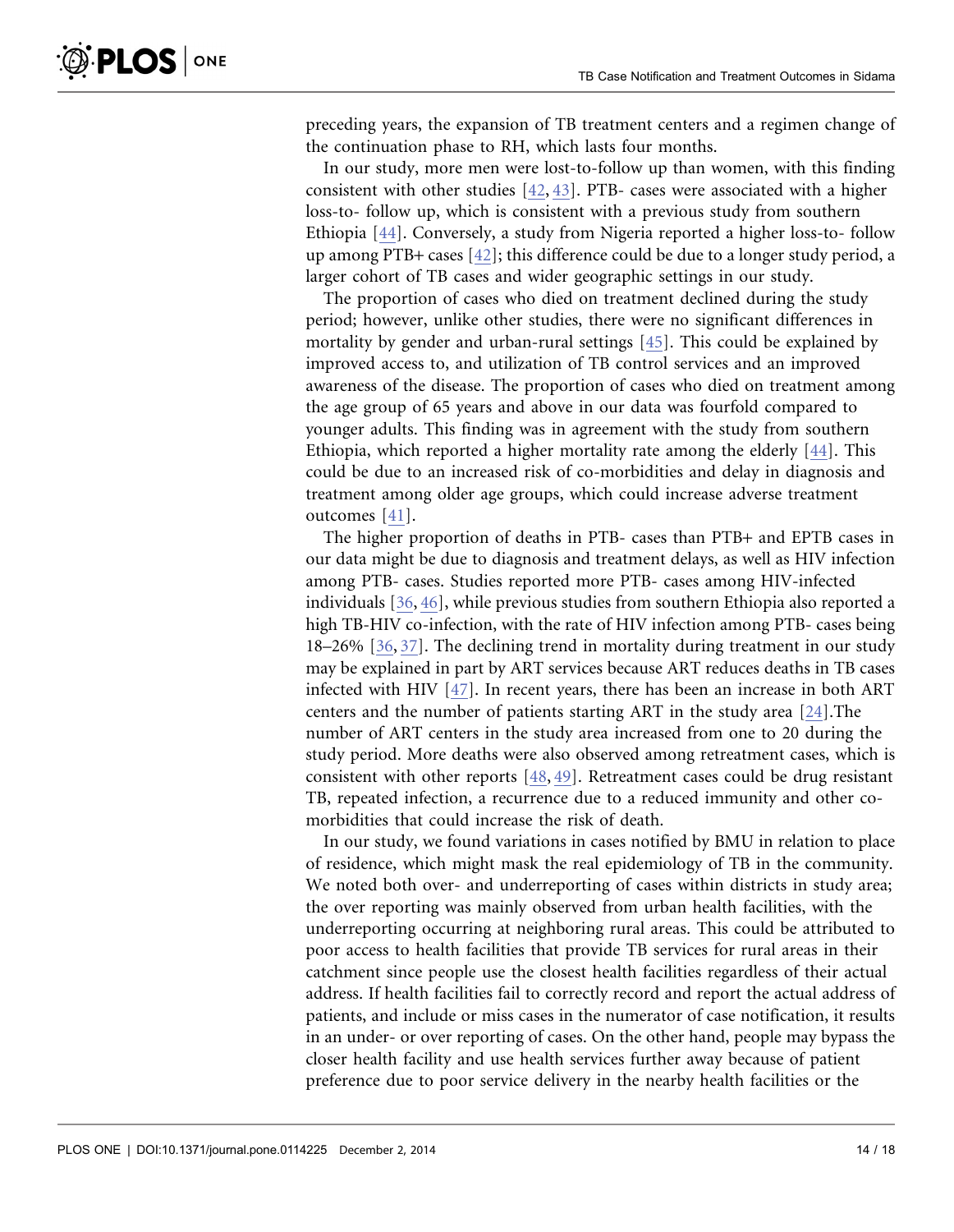distribution of health facilities that did not consider the population distribution and required coverage. This finding is important for the TB control program and district authorities because the over- or underreporting of cases may conceal a true burden of the disease, which may lead to flawed conclusions for targeting interventions and resource allocation. Data aggregation based on the correct address of cases could help solve the problem of over- or under-reporting. Thus, improving the recording of the actual patient address and access to TB control services might solve such discrepancies in actual case notification.

One limitation of our study is that patients with no address could be missed; however, the percentage of patients with a missed address and information was too small to affect the results. PTB- and EPTB could also be over- or underestimated because of poor access to standard diagnosis facilities such as culture and histopathology. Information about HIV status and treatment was not available in the registers; consequently, we could not compare the treatment outcomes based on HIV status and treatment. In addition, our study was not a population-based survey, so cases occurring in the community may remain undiagnosed, and a few may remain unregistered. The strengths of our study were that the study was carried out on a large cohort of TB cases, covering a large geographic area and both urban and rural settings. Lastly, this is the first study from Ethiopia that uses patients' true home addresses to assess the results of a tuberculosis control program, as previous studies have been based on reports from BMU that did not consider the actual address of cases.

## **Conclusions**

We have reported that over the past 10 years, TB case notification rates increased, poor treatment outcomes were reduced, while disparities of the disease burden by gender and place of residence also declined. Understanding the epidemiology of TB in such settings is important for resource planning, monitoring and understanding the burden of the disease in the community. Strategies should therefore be devised to address higher risk groups for poor treatment outcomes.

## Acknowledgments

We wish to thank the Sidama Zone Department of Health, the data collectors and the personnel at the health facilities in the study area.

## Author Contributions

Conceived and designed the experiments: MHD DGD BL. Performed the experiments: MHD DGD BL. Analyzed the data: MHD DGD BL. Contributed reagents/materials/analysis tools: MHD DGD BL. Wrote the paper: MHD DGD BL.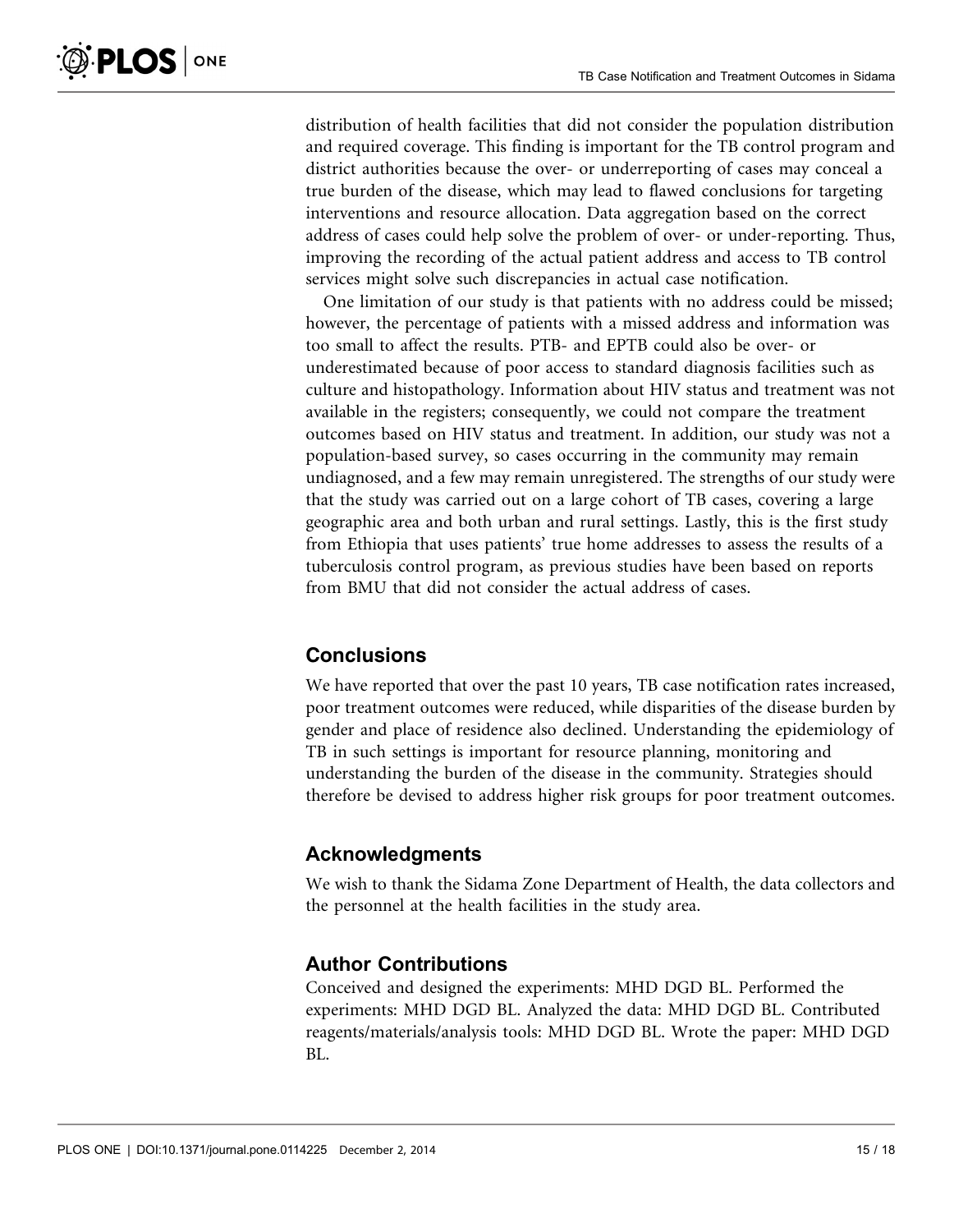### <span id="page-15-0"></span>References

- 1. WHO (2013) Global tuberculosis report 2013. Geneva: World Health Organization.
- 2. Thorson A, Diwan VK (2001) Gender inequalities in tuberculosis: aspects of infection, notification rates, and compliance. Curr Opin Pulm Med 7: 165–169.
- 3. Mukherjee A, Saha I, Sarkar A, Chowdhury R (2012) Gender differences in notification rates, clinical forms and treatment outcome of tuberculosis patients under the RNTCP. Lung India 29: 120–122.
- 4. Marais BJ, Gupta A, Starke JR, El Sony A (2010) Tuberculosis in women and children. Lancet 375: 2057–2059.
- 5. Diwan VK, Thorson A (1999) Sex, gender, and tuberculosis. Lancet 353: 1000–1001.
- 6. Oxlade O, Murray M (2012) Tuberculosis and poverty: why are the poor at greater risk in India? PLoS One 7: e47533.
- 7. Boccia D, Hargreaves J, De Stavola BL, Fielding K, Schaap A, et al. (2011) The association between household socioeconomic position and prevalent tuberculosis in Zambia: a case-control study. PLoS One 6: e20824.
- 8. Storla DG, Yimer S, Bjune GA (2008) A systematic review of delay in the diagnosis and treatment of tuberculosis. BMC Public Health 8: 15.
- 9. Wang J, Fei Y, Shen H, Xu B (2008) Gender difference in knowledge of tuberculosis and associated health-care seeking behaviors: a cross-sectional study in a rural area of China. BMC Public Health 8: 354.
- 10. Gninafon M, Trebucq A, Rieder HL (2011) Epidemiology of tuberculosis in Benin. Int J Tuberc Lung Dis 15: 61–66.
- 11. Abubakar I, Crofts JP, Gelb D, Story A, Andrews N, et al. (2008) Investigating urban-rural disparities in tuberculosis treatment outcome in England and Wales. Epidemiol Infect 136: 122–127.
- 12. Shaweno D, Worku A (2012) Tuberculosis treatment survival of HIV positive TB patients on directly observed treatment short-course in Southern Ethiopia: a retrospective cohort study. BMC Res Notes 5: 682.
- 13. Federal Ministry of Health (2011) Tuberculosis prevention and control program: special issue for world TB day. Addis Ababa, Ethiopia.
- 14. Yassin MA, Datiko DG, Shargie EB (2006) Ten-year experiences of the tuberculosis control programme in the southern region of Ethiopia. Int J Tuberc Lung Dis 10: 1166–1171.
- 15. Yassin MA, Datiko DG, Tulloch O, Markos P, Aschalew M, et al. (2013) Innovative community-based approaches doubled tuberculosis case notification and improve treatment outcome in Southern Ethiopia. PLoS One 8: e63174.
- 16. Datiko DG, Lindtjorn B (2009) Health extension workers improve tuberculosis case detection and treatment success in southern Ethiopia: a community randomized trial. PLoS One 4: e5443.
- 17. Datiko DG, Lindtjorn B (2010) Cost and cost-effectiveness of smear-positive tuberculosis treatment by Health Extension Workers in Southern Ethiopia: a community randomized trial. PLoS One 5: e9158.
- 18. Getahun H, Raviglione M (2010) Active case-finding for TB in the community: time to act. Lancet 376: 1205–1206.
- 19. Shargie EB, Lindtjorn B (2005) DOTS improves treatment outcomes and service coverage for tuberculosis in South Ethiopia: a retrospective trend analysis. BMC Public Health 5: 62.
- 20. Woldeyohannes D, Kebede N, Erku W, Tadesse Z (2011) Ten years experience of directly observed treatment short-course (dots) therapy for tuberculosis in Addis Ababa, Ethiopia. Ethiop Med J 49: 221– 229.
- 21. Sidama Zone administration (2012) Sidama Zone socio-economic profile. Hawassa, Ethiopia.
- 22. Central Statistical Agency of Ethiopia (2012) Population. Addis Ababa: Central statistical Agency.
- 23. Federal Ministry of Health (2005) Health sector strategic plan. Addis Ababa, Ethiopia.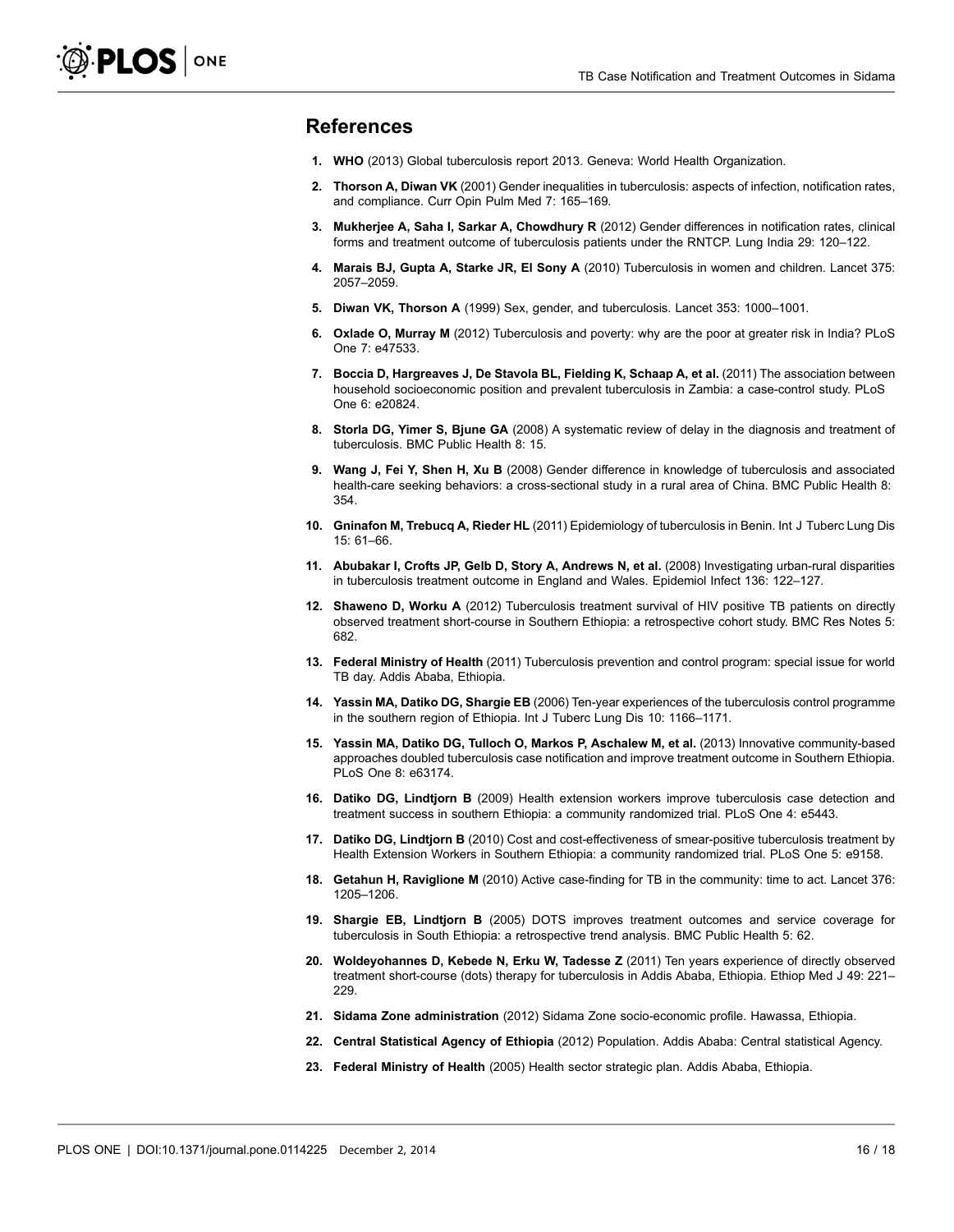- <span id="page-16-0"></span>24. Sidama Zone Health Department (2012) Sidama Zone health department annual report. Hawassa, Ethiopia.
- 25. Federal Ministry of Health (2008) Tuberculosis, Leprosy and TB/HIV Prevention and Control Program Manual. Addis Ababa: Ministry of Health.
- 26. Shargie EB, Yassin MA, LindtjØrn B (2005) Quality control of sputum microscopic examinations for acid fast bacilli in southern Ethiopia. Ethiopian Journal of Health Development 19: 104–108.
- 27. Balasubramanian R, Garg R, Santha T, Gopi PG, Subramani R, et al. (2004) Gender disparities in tuberculosis: report from a rural DOTS programme in south India. Int J Tuberc Lung Dis 8: 323–332.
- 28. Dogar OF, Shah SK, Chughtai AA, Qadeer E (2012) Gender disparity in tuberculosis cases in eastern and western provinces of Pakistan. BMC Infect Dis 12: 244.
- 29. Borgdorff MW, Nagelkerke NJ, Dye C, Nunn P (2000) Gender and tuberculosis: a comparison of prevalence surveys with notification data to explore sex differences in case detection. Int J Tuberc Lung Dis 4: 123–132.
- 30. Connolly M, Nunn P (1996) Women and tuberculosis. World Health Stat Q 49: 115–119.
- 31. Gosoniu GD, Ganapathy S, Kemp J, Auer C, Somma D, et al. (2008) Gender and socio-cultural determinants of delay to diagnosis of TB in Bangladesh, India and Malawi. Int J Tuberc Lung Dis 12: 848–855.
- 32. Ahsan G, Ahmed J, Singhasivanon P, Kaewkungwal J, Okanurak K, et al. (2004) Gender difference in treatment seeking behaviors of tuberculosis cases in rural communities of Bangladesh. Southeast Asian J Trop Med Public Health 35: 126–135.
- 33. Muniyandi M, Ramachandran R, Balasubramanian R, Narayanan PR (2006) Socio-economic dimensions of tuberculosis control: review of studies over two decades from Tuberculosis Research Center. J Commun Dis 38: 204–215.
- 34. Muniyandi M, Ramachandran R (2008) Socioeconomic inequalities of tuberculosis in India. Expert Opin Pharmacother 9: 1623–1628.
- 35. Abebe Y, Schaap A, Mamo G, Negussie A, Darimo B, et al. (2003) HIV prevalence in 72 000 urban and rural male army recruits, Ethiopia. Aids 17: 1835–1840.
- 36. Yassin MA, Takele L, Gebresenbet S, Girma E, Lera M, et al. (2004) HIV and tuberculosis coinfection in the southern region of Ethiopia: a prospective epidemiological study. Scand J Infect Dis 36: 670–673.
- 37. Datiko DG, Yassin MA, Chekol LT, Kabeto LE, Lindtjorn B (2008) The rate of TB-HIV co-infection depends on the prevalence of HIV infection in a community. BMC Public Health 8: 266.
- 38. Central Statistical Agency of Ethiopia, ICF International Calverton M, USA (2012) Ethiopia Demograhic and Health Survey 2011. Central statistical Agency of Ethiopia.
- 39. Park YK, Park YS, Na KI, Cho EH, Shin SS, et al. (2013) Increased tuberculosis burden due to demographic transition in Korea from 2001 to 2010. Tuberc Respir Dis (Seoul) 74: 104–110.
- 40. Mori T, Leung CC (2010) Tuberculosis in the global aging population. Infect Dis Clin North Am 24: 751– 768.
- 41. Schaaf HS, Collins A, Bekker A, Davies PD (2010) Tuberculosis at extremes of age. Respirology 15: 747–763.
- 42. Daniel OJ, Oladapo OT, Alausa OK (2006) Default from tuberculosis treatment programme in Sagamu, Nigeria. Niger J Med 15: 63–67.
- 43. Muture BN, Keraka MN, Kimuu PK, Kabiru EW, Ombeka VO, et al. (2011) Factors associated with default from treatment among tuberculosis patients in Nairobi province, Kenya: a case control study. BMC Public Health 11: 696.
- 44. Munoz-Sellart M, Cuevas LE, Tumato M, Merid Y, Yassin MA (2010) Factors associated with poor tuberculosis treatment outcome in the Southern Region of Ethiopia. Int J Tuberc Lung Dis 14: 973–979.
- 45. Feng JY, Huang SF, Ting WY, Chen YC, Lin YY, et al. (2012) Gender differences in treatment outcomes of tuberculosis patients in Taiwan: a prospective observational study. Clin Microbiol Infect 18: E331–337.